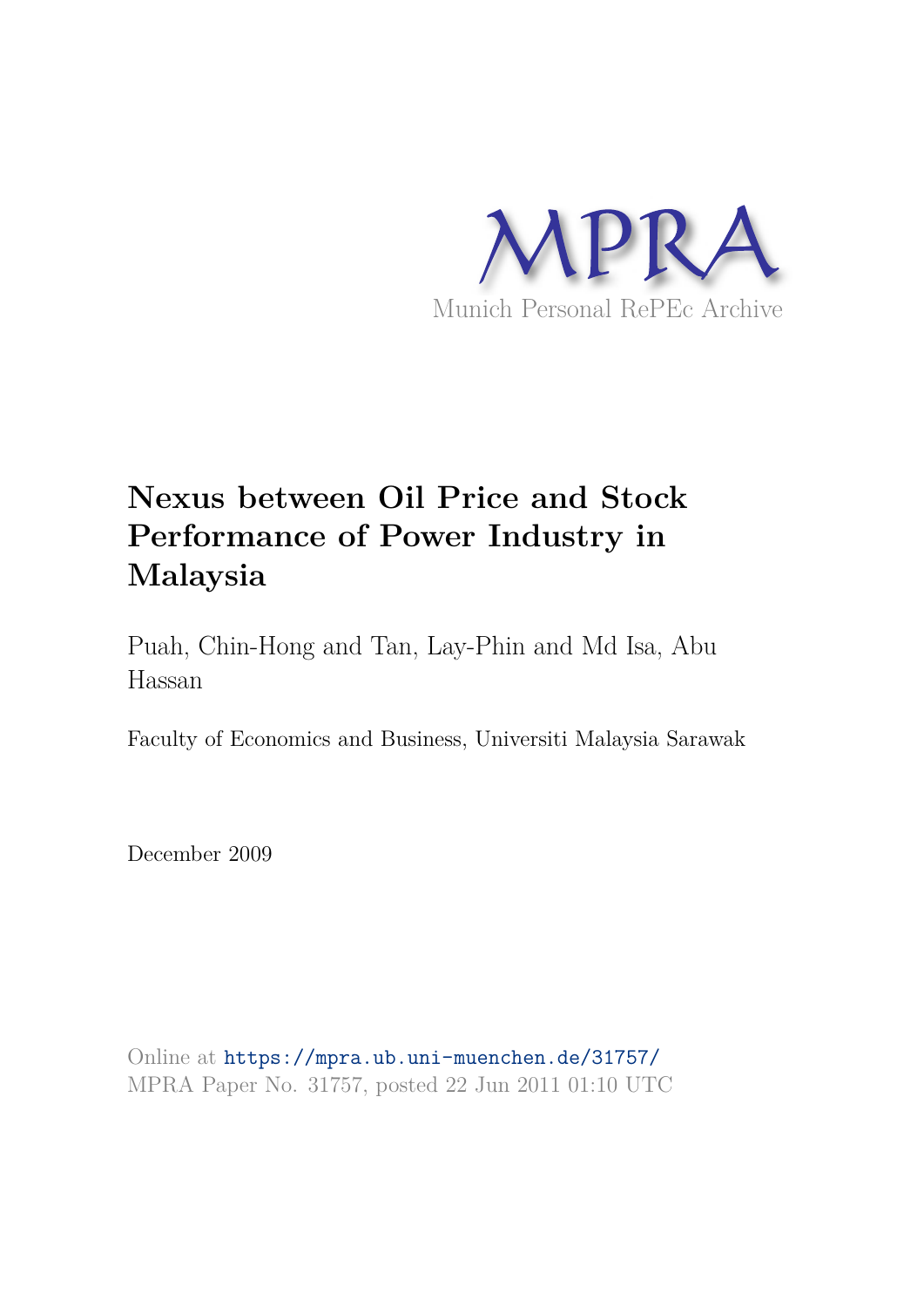# **Nexus between Oil Price and Stock Performance of Power Industry in Malaysia**

Chin-Hong Puah[∗](#page-1-0) , Lay-Phin Tan and Abu Hassan Md Isa

### **Abstract**

This paper examines the reaction of KLCI and five major power sector stocks listed on Bursa Malaysia to the changes in the world spot oil price using cointegration technique and impulse response analysis. Results indicate the existence of a long run positive relationship of world spot oil price with the stock returns of KLCI, TENAGA, TANJONG and YTLP. The impulse response analysis further shows that, in most of the cases, the oil price shock has only an impact on the short time horizon. As Malaysia is a net oil exporting country practicing oil and gas subsidization, the oil price shocks lead to the wealth transfer effect from oil importing to oil exporting countries, thus, confer a positive impact on the stock market.

*Keywords***:** Stock market, Power industry, Oil price

*JEL Classification:* G12, Q43

# **1. Introduction**

-

Energy plays a pivotal role in the rapid growth of a country's economy. It is inevitable that a country economic growth will generally be accompanied by growth in energy demand. As Malaysia progresses towards becoming a developed nation, energy consumption will undoubtedly increase. In the past 10 years, Malaysia's energy demand has grown rapidly at an annual growth rate of 5.3% in line with the growth of its economy (Energy Commission, 2007). However, the increasing energy demand and the dwindling indigenous fossil fuel supply have raised concerns of energy scarcity and insecurity of energy supply for the future, especially with the high escalating prices of fossil fuels such as coal, natural gas and, in particular, oil in the global market.

Energy commodity prices have been rising at an unprecedented pace over the last five years with the oil prices experienced a strong run-up from beginning of 2007 to July 2008 with the spot price of West Texas Intermediate (WTI) barreling from US\$58 per barrel in Jan 2007 and hit a record high of US\$145 per barrel in July 2008. Opposing to that of the fuel prices, entering year 2008 Malaysia's stock market, which has long been plagued by low turnover, has continued to be under pressure in a bearish pattern. Kuala Lumpur Composite Index (KLCI) has lost more than 39 percent of its value in 2008 alone where it started with a high of 1435.18 on 2 January 2008 and closed at 869.62 at the end of December 2008. Although some believed that this is mainly due to the domestic political woes after the government's unprecedented loss in March 2008 general election, others argued that the rocketed fuels price is one of the reasons for the recent market depression.

<span id="page-1-0"></span><sup>∗</sup> Corresponding author: Chin-Hong Puah, Department of Economics, Faculty of Economics and Business, Universiti Malaysia Sarawak. Email: chpuah@feb.unimas.my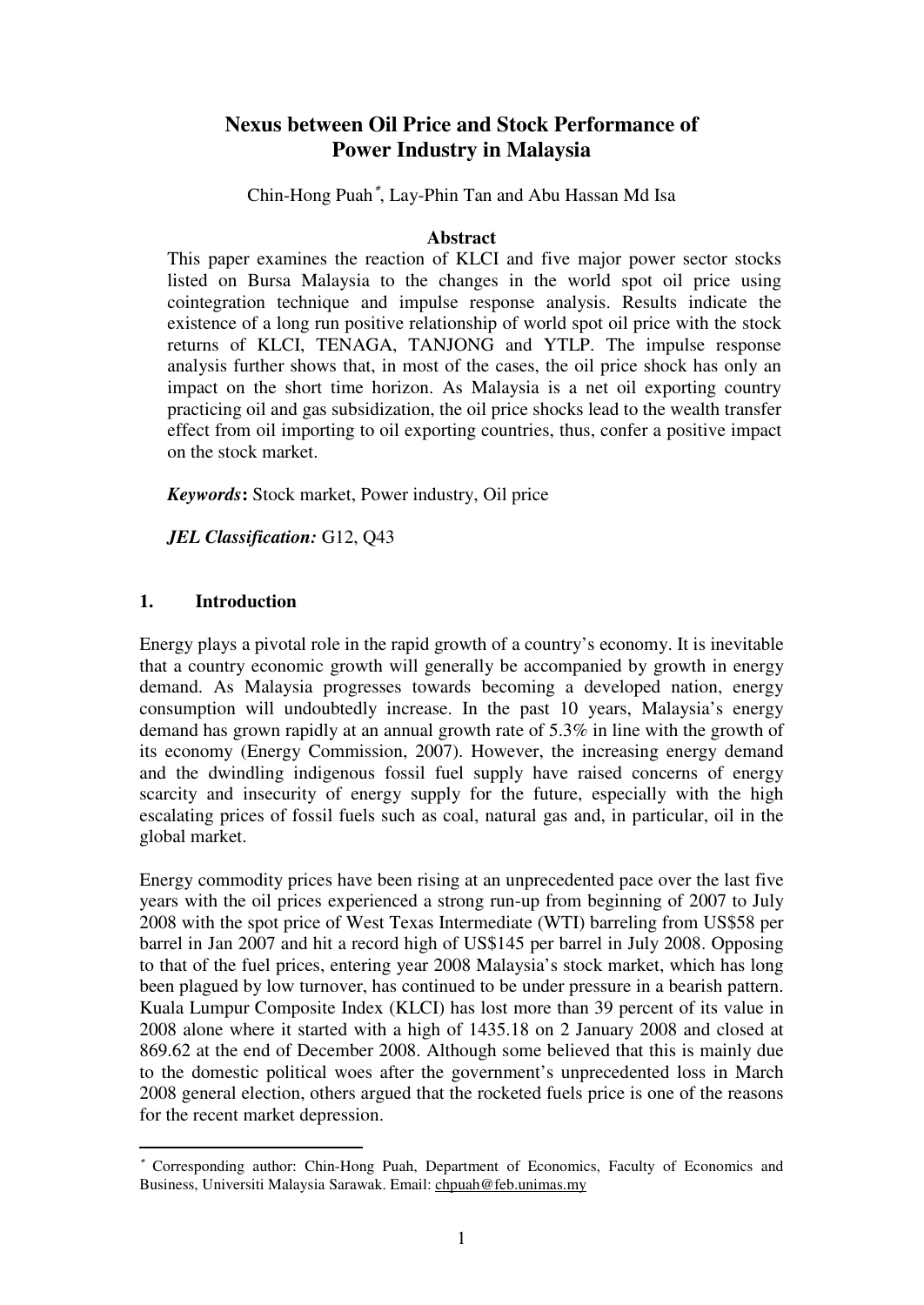The relation between the fuels price and market performance of stocks has continued to be the interest of many researchers. Since Hamilton's 1983 work, the existence of a negative relationship between oil prices and macroeconomic activities has become widely accepted. Every time fossil fuel prices rise, economic activities such as people's income and the value of their assets, decline by some measures. Changes in the fuel prices have been considered an important factor for understanding fluctuations in stock prices. Thus, there is now a growing body of literature focusing on the impact of oil price changes on the stock market at country, industry, and also individual company levels.

At country level, to name some, the US stock market has been examined by Kling (1985), Jones and Kaul (1996), and Sadorsky (1999); Greece by Papapetrou (2001), and the developing economies by Maghyereh (2004). Whereas, Fama and French (1992), Al-Mudhaf and Goodwin (1993), Faff and Brailsford (1999), Kilian (2007), and Scholtens and Wang (2008) studied the impact of oil price changes on various industries and individual company's market performance. While most of the studies at company level concentrate on the oil and gas companies, see for example, Al-Mudhaf and Goodwin (1993), Lanza *et al*. (2003), Boyer and Filion (2007), and Scholten and Wang (2008), only few examine the relationship of oil price on public utilities and power generating companies which deal with the final users of energy, especially in the context of a developing country like Malaysia. As a developing country practicing direct oil subsidy with a regulated power industry, it would be interesting to find out if the changes in fuel price have an important impact on the stock market in Malaysia. Therefore, the main purpose of this study is to examine the relationship between the world spot oil price and the Malaysian stock market returns which include KLCI and the power companies' stock returns using a vector autoregression (VAR) analysis model.

The remainder of this paper is organized as follows. Section 2 gives an overview of the Malaysia energy sector. Section 3 provides a brief literature review. Section 4 discusses the methodology and data used in the analysis. Empirical results will be presented and discussed in section 5. Finally, conclusion remark will be given in the last section.

# **2. An Overview of Malaysia Energy Sector<sup>1</sup>**

Energy is a strategic resource for Malaysia, and its importance in the industrialization process of the country is well recognized. It is appropriate to emphasize that energy has a crucial influence on economic growth, competitiveness and the position of the economy in the global market. As of year 2007, Malaysia holds proven oil reserves of 4.316 billion barrels. Malaysia's crude oil production registered a marginal decrease of 1.2 percent from 2006 to 33,967 kilo tonnes of oil equivalent (ktoe) in 2007 reflecting shutdowns for major maintenance and repair works in its several oil fields. Despite the long-term trend toward declining oil reserves and the slight decrease in the oil production, Malaysia is still a net exporter of crude oil. For year 2007, Malaysia has exported 6,804 ktoe of crude oil to Japan, Thailand, South Korea and Singapore.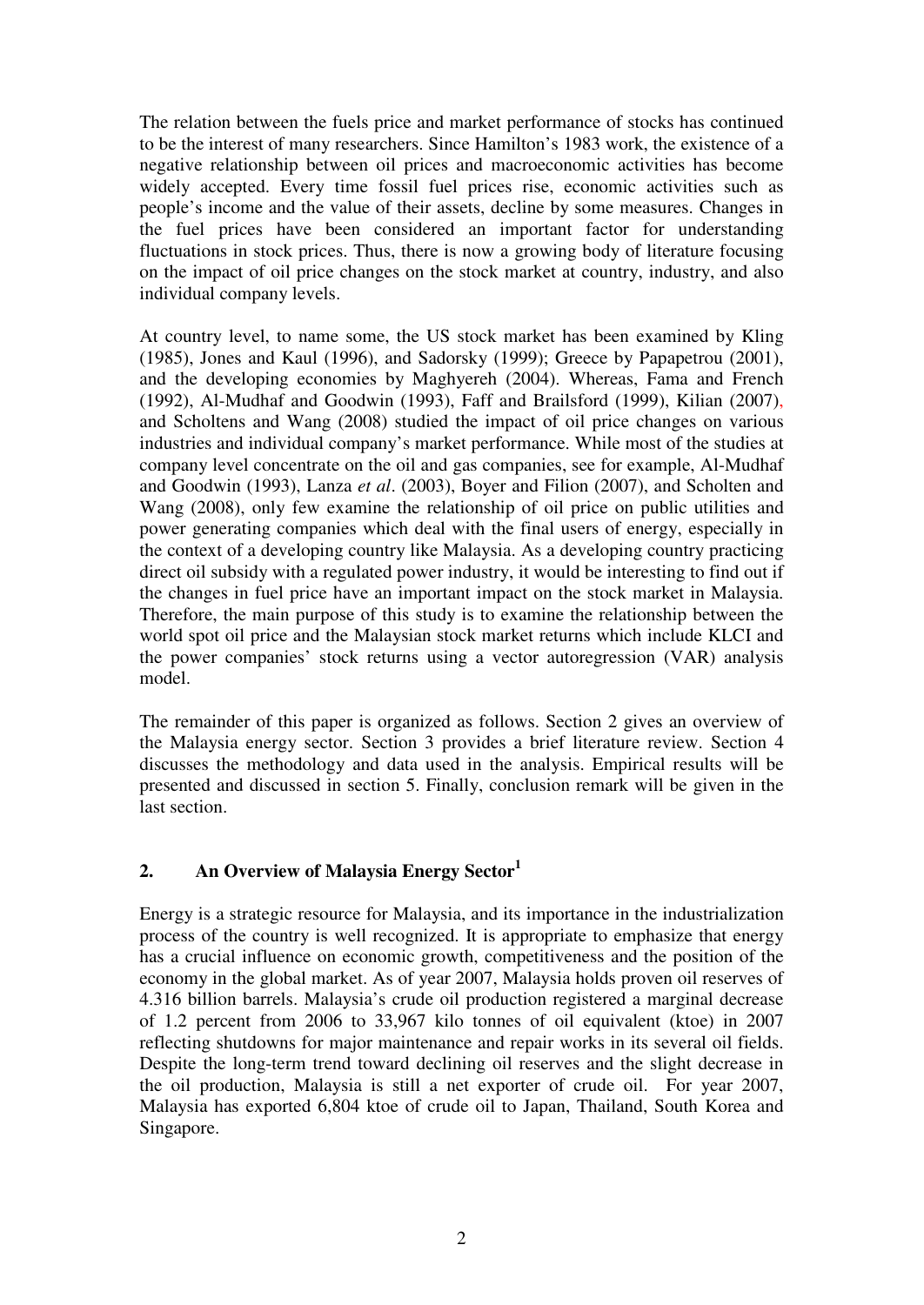The trends of energy use in Malaysia resemble the trends found in many developing countries. Oil has been an important source of energy for Malaysia. In an effort to offset declining domestic oil reserves, the national oil and gas company, Petroliam Nasional Berhad (Petronas), has been involved most actively in exploring offshore areas, especially in deepwater zones that pose high operating costs and require substantial technical expertise. Petronas has also initiated several overseas exploration and production projects through its subsidiary company called Petronas Carigali.

In order to ensure energy security and longevity, Malaysia is trying to diversify its energy sources by decreasing dependence on oil. Besides crude oil, Malaysia has an abundance of natural gas and coal located in specific reserves throughout its 13 states. The Malaysia National Energy Balance 2007 reported that as of January 2007, it contains 88.9 trillion standard cubic feet (Tscf) of proven natural gas reserves and 1,843 million tonnes of coal reserves. Natural gas production has been rising steadily in recent years, reaching 6,746 million standard cubic feet (MMscf) per day in 2007, whereas, the total production of coal was barely 1,074,935 metric tonnes for year 2007.

The Malaysian economy strengthened in 2007 with real GDP expanding by 6.3 percent compared to year 2006. In line with the increase in GDP, the final energy consumption (excluding input for power generation) has also increased by 9.8 percent to register at 44,268 ktoe compared to year 2006 (see Table 1 for the Malaysia key energy statistics in 2007). Petroleum products constituted about 56.1 percent of total final energy demand for year 2007, followed by natural gas at 23.4 percent, 17.4 percent for electricity and 3.1 percent for coal and coke. Energy in Malaysia is consumed mainly in the transportation and industrial sectors, registered at 35.5 percent and 43.2 percent respectively, followed by commercial and residential sectors combined at 14.0 percent, and the agricultural sector which consumes 0.6 percent of the energy. The remaining  $6.7$  percent is for non-energy use<sup>2</sup>.

Malaysia's oil demand has been growing at a much slower rate than its economic output due to the conservation efforts and the conversion of oil-fired power plants to natural gas. Table 1 shows that the total energy input in power stations in 2007 amounting to 21,910 ktoe (about 35 percent of the Malaysia total commercial energy supply of 63,296 ktoe), where natural gas with a share of 56.6 percent as the main fuel source for electricity generation, followed by coal at 34.2 percent, hydropower at 6.9 percent, diesel at 1.4 percent, and fuel oil at 0.9 percent.

Since the beginning of 2002, the price of crude oil has increased substantially in the world market. The price of oil and petroleum products are determined by the international market based on supply and demand. If there is a large increase in oil prices in the world market, it will affect the price of fuel in the country as the price mechanism is linked to international market prices. The actual product price is determined after taking into consideration prevailing international prices, operating costs such as distribution and marketing costs and finally, sales taxes. In Malaysia, fuel is sold much cheaper than other countries because the government provides subsidies and sales tax exemptions. Natural gas supplied to the power sector has also been subsidized by Petronas at RM6.40 per mmbtu since 1997, and revised to RM14.31 per mmbtu, which is about 124 percent increase, in July 2008. However, at RM14.31, the government would still be subsidizing gas, which trades at RM39.00 per mmtbu in the market.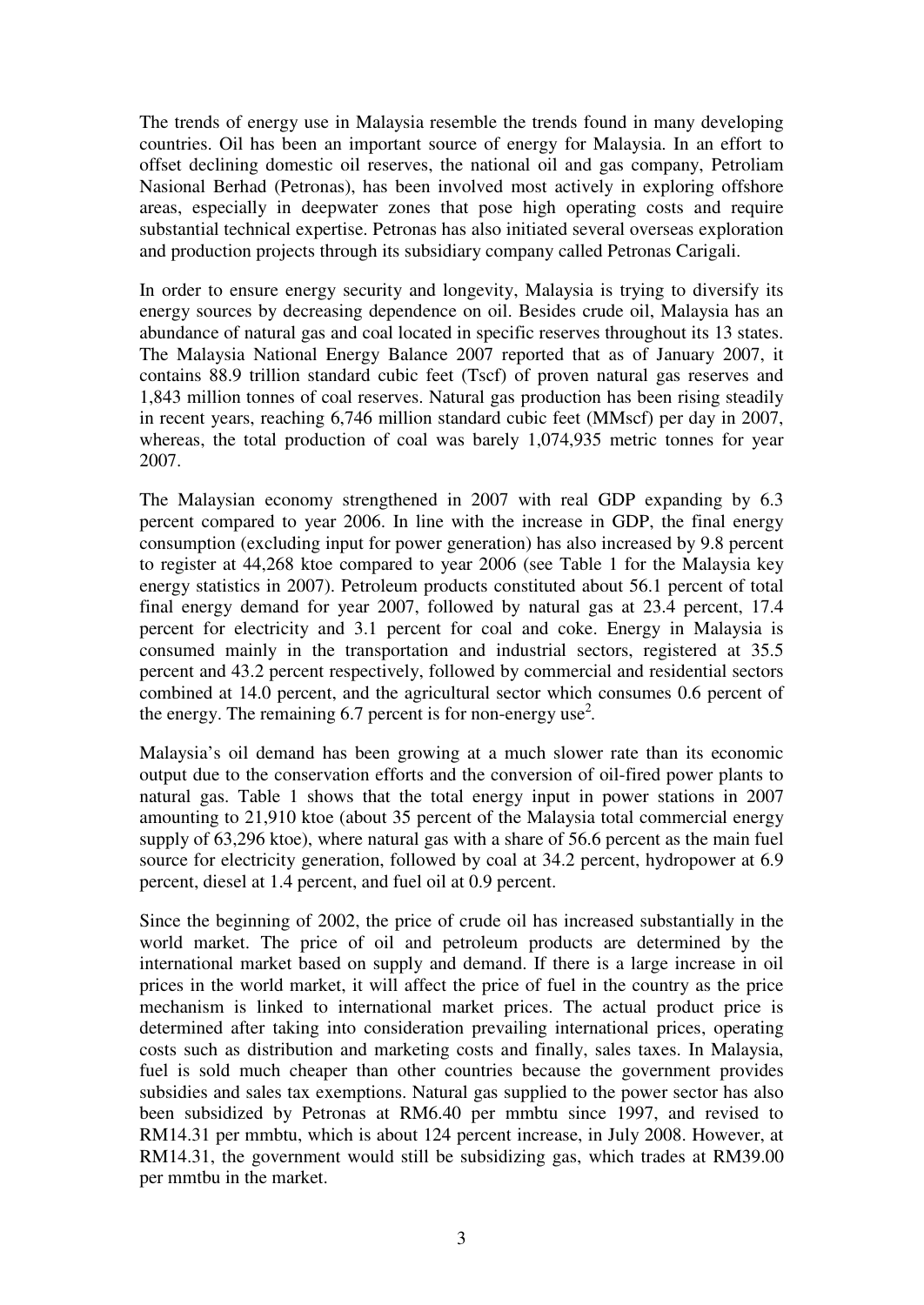|                                                                                             | Kilo Tonnes (ktoe) of Oil Equivalent | Percentage |  |  |
|---------------------------------------------------------------------------------------------|--------------------------------------|------------|--|--|
| <b>Malaysia Total Commercial Energy Supply Type of Fuels</b>                                |                                      |            |  |  |
| Crude Oil                                                                                   | 26,571                               | 41.98%     |  |  |
| Petroleum Product and Other                                                                 | (995)                                | (1.57%)    |  |  |
| <b>Natural Gas</b>                                                                          | 27,362                               | 43.23%     |  |  |
| <b>Hydro Power</b>                                                                          | 8,848                                | 13.98%     |  |  |
| Coal and Coke                                                                               | 1,510                                | 2.39%      |  |  |
|                                                                                             | 63,296                               |            |  |  |
| <b>Final Demand of Commercial Energy by Type of Fuels</b>                                   |                                      |            |  |  |
| <b>Petroleum Product</b>                                                                    | 24,853                               | 56.14%     |  |  |
| <b>Natural Gas</b>                                                                          | 10,370                               | 23.43%     |  |  |
| Electricity                                                                                 | 7,684                                | 17.36%     |  |  |
| Coal and Coke                                                                               | 1,361                                | 3.07%      |  |  |
|                                                                                             | 44,268                               |            |  |  |
| <b>Final Energy Use by Sectors</b>                                                          |                                      |            |  |  |
| Transportation                                                                              | 15,717                               | 35.50%     |  |  |
| Industrial                                                                                  | 19,116                               | 43.18%     |  |  |
| <b>Commercial and Residential</b>                                                           | 6,212                                | 14.03%     |  |  |
| Agricultural                                                                                | 265                                  | 0.60%      |  |  |
| Non-Energy                                                                                  | 2,958                                | 6.68%      |  |  |
|                                                                                             | 44,268                               |            |  |  |
| <b>Energy Input in Power Stations</b> (excluding co-generation and private licensed plants) |                                      |            |  |  |
| <b>Natural Gas</b>                                                                          | 12,401                               | 56.60%     |  |  |
| Coal                                                                                        | 7,486                                | 34.17%     |  |  |
| Hydropower                                                                                  | 1,510                                | 6.89%      |  |  |
| Diesel                                                                                      | 314                                  | 1.43%      |  |  |
| Fuel Oil                                                                                    | 199                                  | 0.91%      |  |  |
|                                                                                             | 21,910                               |            |  |  |

Source: National Energy Balance 2007, Malaysia Energy Centre.

### *2.1 Malaysia Power Industry*

Electric power development in Asia until recently has been a monopoly of the state, with the power sector's planning, finance, construction and management being a part of government activity. The surge in demand for power, as well as external pressures, induced Asian governments to allow private sector participation in electric power generation. In Malaysia, the government divested Tenaga Nasional Berhad (TNB) in 1992 and awarded independent power producers (IPPs) licenses to build and sell electricity to TNB for transmission and distribution. The power supply industry in Malaysia is principally dominated by three integrated utilities, namely Tenaga Nasional Berhad (TNB), Sabah Electricity Sendirian Berhad (SESB), and Syarikat SESCO Berhad (SSB). TNB and SESB fall under the jurisdiction of the Energy Commission (EC), whilst SSB is under the jurisdiction of the Sarawak State Government. TNB is the main electricity supplier for Peninsular Malaysia while East Malaysia is covered by SESB (Sabah) and SSB (Sarawak). These utility companies are complemented firstly by IPPs, and to a lesser extent, by dedicated power producers and co-generators. Before the generation side of the electricity business was opened to competition, the power supply industry operated as a vertically integrated monopoly.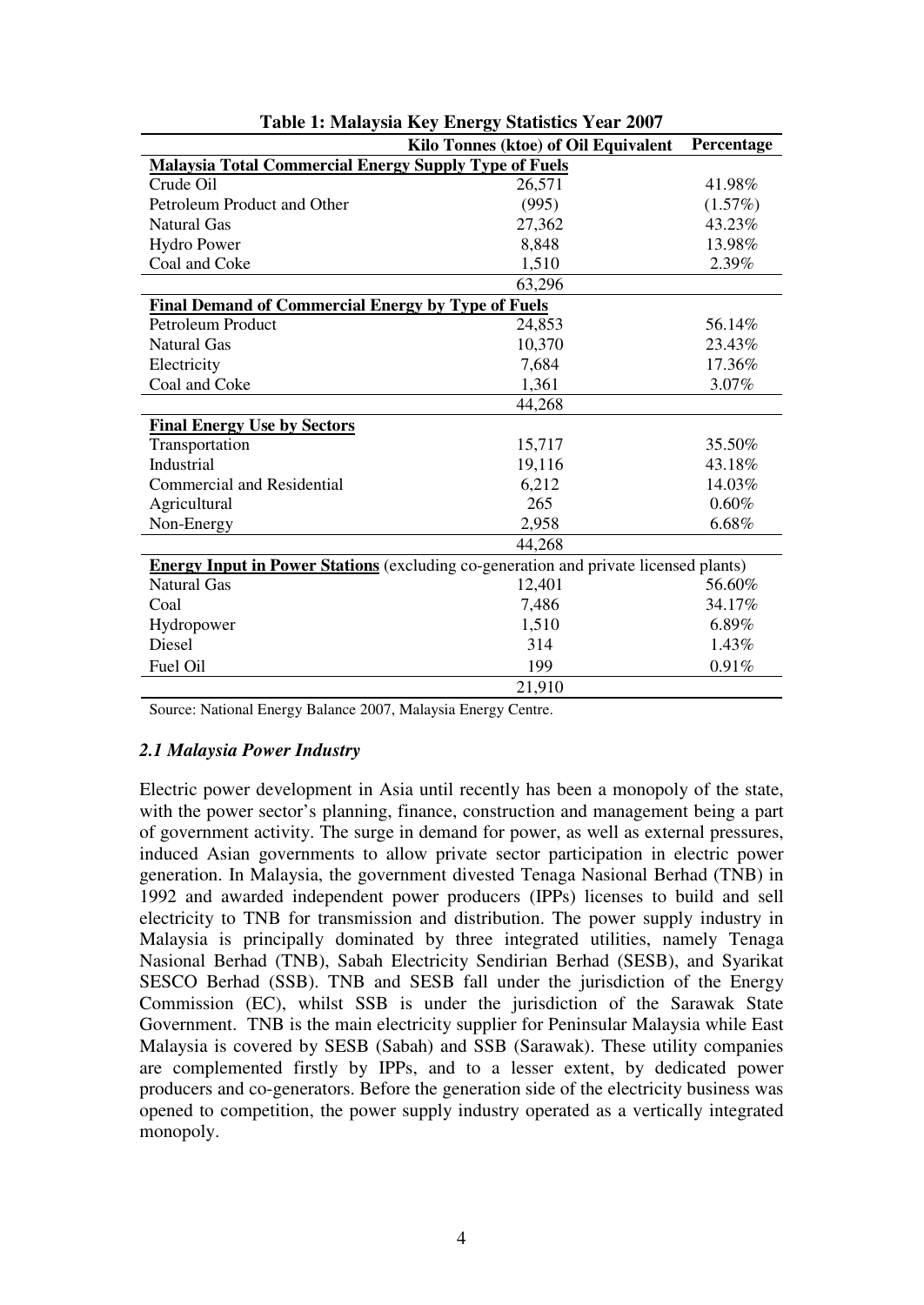The market was opened to IPPs in 1992 to relieve the state-owned electric utilities' burden of new power plant financing. There were 26 IPP projects which had been licensed for the whole of Malaysia in 2006, though not all of the projects have been built. To attract private investments into the power generation sector, the government had, through the state-owned utilities, entered into long-term power purchase agreements (PPAs) with the IPPs, many of which are on take-or-pay basis<sup>3</sup>. As of year 2007, the total installed generation capacity is 21,398MW where Peninsular Malaysia, Sabah and Sarawak stood at 19,723MW, 708MW and 967MW respectively serving the maximum demand recorded of 13,620MW for Peninsular Malaysia, 625MW for Sabah and 834MW for Sarawak (Energy Commission, 2007).

In the light of the experiences of other deregulated utility systems, notably the Californian power crisis, the Government's earlier plan to implement the power pooling model under which power plants would have had to sell electricity to power grids has been stalled. Instead, TNB has been allowed to retain a major role in generation. The alternative market structure adopted by the government aims to transform the IPP market into a more transparent and competitive system via the implementation of an open bidding system for setting up new generation capacity. The authorities believe that the managed market model will encourage lower-cost power production, thus ensuring competitive power prices for consumers.

Among the largest IPP players in Malaysia are YTL Power Generation Sdn Bhd, Genting Sanyen Power Sdn Bhd, Tanjung Bin Power Sdn Bhd, Malakoff Berhad, Port Dickson Power Berhad, Powertek Berhad, Segari Energy Ventures Sdn Bhd, ARL Tenaga Sdn Bhd, Ranhill Powertron Sdn Bhd, and TNB Generation Sdn Bhd. Most of the IPP players are owned by public listed companies or their subsidiaries. The companies listed on Bursa Malaysia that involved in power generation business either directly or through its subsidiaries are tabulated in the Table 2. All the seven companies are listed on the main board of Bursa Malaysia. Among them, five of the companies are KLCI's components as of 2008. For this study, these five power companies are selected, namely Tenaga Nasional Berhad (TENAGA), Sarawak Energy Berhad (SARAWAK), Tanjong Public Limited Company (TANJONG), YTL Power International Berhad (YTLP), and Genting Berhad (GENTING). They are among the favorite stocks traded on Bursa Malaysia as indicated by their high trading volume in year 2007 (see Table 3).

These companies are selected due to their high market capitalization and some preliminary thoughts about any possible reaction to the oil prices. In contrast to their massive market capitalization and weighting of nearly 13% on the KLCI and 9% on the Bursa Malaysia for at year ended 2007<sup>4</sup>, the direct GDP contribution of Malaysia's power sector is not very substantial. The value-added for the utility accounted for a mere 3.0% of nominal GDP in year 2007<sup>5</sup>. While the proportion is not very high, the power sector's impact on the economy is certainly of far greater significance, given its essential service and hence strategic role in economic development. Nearly 80% of the country's electricity demand comes from the critical industrial and commercial user groups (Energy Commission, 2007).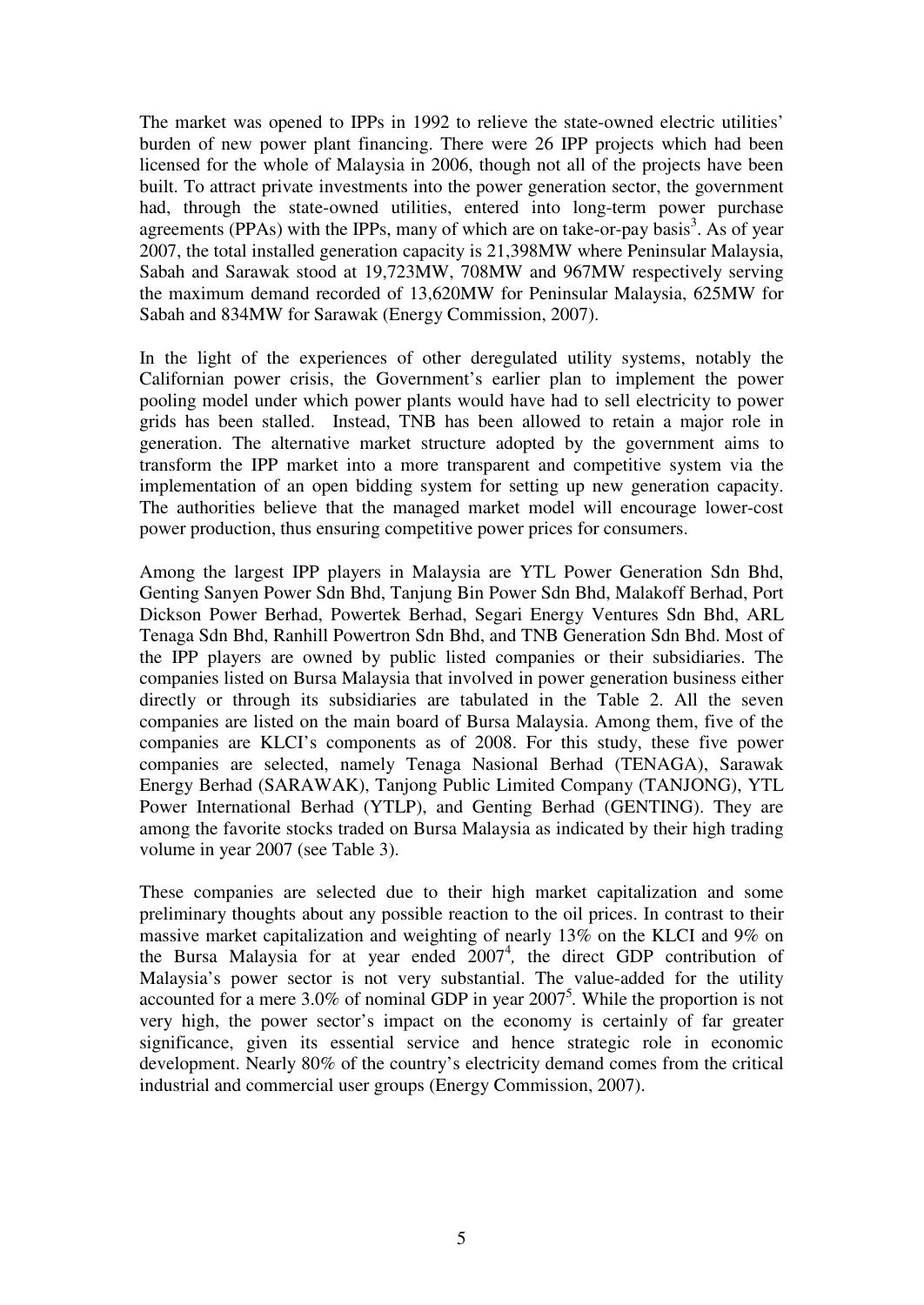|    | Company                                                                                                    | <b>Business</b><br><b>Activities</b>                                                    | <b>Generation</b><br><b>Installed</b><br>Capacity in                                 | галс 2. тис ратяа маагузіа пізіса сопіранся нітогус ні гомет оснеганон<br><b>Power Station/</b><br><b>Company owned</b>                                                                               |
|----|------------------------------------------------------------------------------------------------------------|-----------------------------------------------------------------------------------------|--------------------------------------------------------------------------------------|-------------------------------------------------------------------------------------------------------------------------------------------------------------------------------------------------------|
| 1. | <b>Tenaga Nasional</b><br><b>Berhad</b><br>TNB (5347)<br>Trading/Services<br>(KLCI components)             | Power Utility                                                                           | <b>Malaysia</b><br>11,200MW<br>Gas 40.4%,<br>Coal 32.8%,<br>Hydro 17.5%,<br>Oil 9.3% | TNB Generation,<br><b>TNB</b> Generation Sdn<br>Bhd,<br>TNB Janamanjung Sdn<br>Bhd,<br>TNB Hidro Sdn Bhd,<br>Sabah Electricity Sdn Bhd                                                                |
| 2. | Sarawak Energy<br><b>Berhad</b><br>Sarawak (2356)<br>Trading/Services<br>(KLCI components)                 | Power Utility                                                                           | 967MW<br>Gas 49.7%,<br>Coal 21.7%,<br>Oil 18.1%,<br>Hydro 10.4%                      | Syarikat SESCO Bhd,<br>Sejingkat Power<br>Generation I & II,<br><b>Sarawak Power</b><br>Generation                                                                                                    |
| 3. | <b>Tanjong Public</b><br><b>Limited Company</b><br>Tanjong (2267)<br>Trading/Services<br>(KLCI components) | Power<br>Generation,<br>Gaming,<br>Leisure $&$<br>Property<br>Investment                | 1,490MW<br>Gas 100%                                                                  | Powertek Berhad,<br>Pahlawan Power Sdn<br>Bhd.<br>Panglima Power Sdn Bhd,<br>Power Plant in Middle<br>East                                                                                            |
| 4. | <b>YTL Power</b><br>International<br><b>YTLP</b> (6742)<br>Infrastructure                                  | Energy $&$<br><b>Utility</b>                                                            | 1,212MW<br>Gas 100%                                                                  | Paka & Pasir Gudang<br>Power Station,<br>Power Plant in Jawa                                                                                                                                          |
| 5. | Genting Berhad<br>Genting (3182)<br>Trading/Services<br>(KLCI components)                                  | Leisure, Power<br>Generation,<br>Plantation,<br>Properties                              | <b>720MW</b><br>Gas 100%                                                             | 58.6% of Genting Sanyen<br>Power Sdn Bhd,<br>Power Plant in China &<br>India                                                                                                                          |
| 6. | <b>MMC</b> Corporation<br>Berhad<br>MMCCorp (2194)<br>Trading/Services<br>(KLCI components)                | Transport &<br>Logistics,<br>Energy $&$<br>Utility,<br>Engineering $\&$<br>Construction | 6,813MW<br>Gas 36.9%<br>Coal 54.3%<br>Oil 8.8%                                       | 51% of Malakoff<br>Corporate Berhad (2007)<br>which owned<br>Segari Energy Venture<br>Sdn Bhd,<br>GB3, Tanjung Bin Power<br>Sdn Bhd,<br>Kapar Energy Venture<br>Sdn Bhd, Prai Power Sdn<br><b>Bhd</b> |
| 7. | <b>Ranhill Utilities</b><br>Berhad<br>Ranhill (5030)<br>Construction                                       | Infrastructure,<br>Oil & Gas,<br>Power, Water                                           | <b>190MW</b><br>Gas 63.2%<br>Oil 36.8%                                               | <b>Ranhill Power</b><br>Generation,<br><b>Ranhill Powertron</b>                                                                                                                                       |

|  |  |  |  | Table 2: The Bursa Malaysia Listed Companies Involve in Power Generation |
|--|--|--|--|--------------------------------------------------------------------------|
|--|--|--|--|--------------------------------------------------------------------------|

Source: Bursa Malaysia Berhad (2007), companies' annual reports.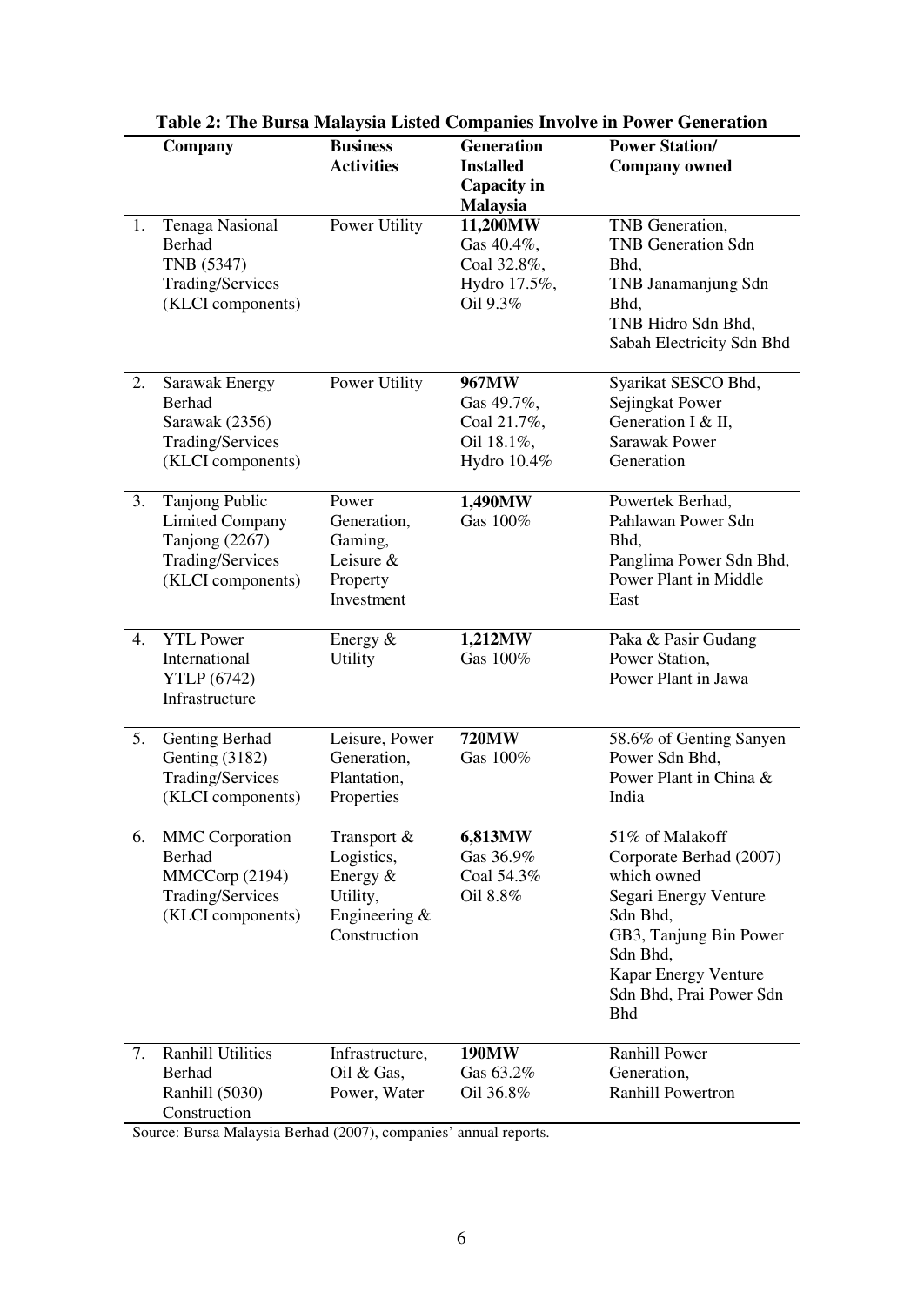| Table 3: Selected Power Companies' Stock Information in 2007 |                              |                                                   |                                           |                                               |                                                                          |
|--------------------------------------------------------------|------------------------------|---------------------------------------------------|-------------------------------------------|-----------------------------------------------|--------------------------------------------------------------------------|
|                                                              | Volume<br>(million<br>units) | <b>Total</b><br>Transaction<br>of Main            | <b>Share</b><br><b>Issued</b><br>million) | 2007 Market<br>Capitalization<br>(RM billion) | <b>Total Market</b><br><b>Capitalization of</b><br><b>Bursa Malaysia</b> |
|                                                              |                              | <b>Board</b><br>$\mathscr{G}_{\boldsymbol{\ell}}$ | shares)                                   |                                               | $(\%)$                                                                   |
| <b>TENAGA</b>                                                | 2,123                        | $0.78\%$                                          | 4,334.6                                   | 41.61                                         | 3.8%                                                                     |
| <b>SARAWAK</b>                                               | 353                          | 0.13%                                             | 1,526.11                                  | 3.66                                          | $0.3\%$                                                                  |
| <b>YTLP</b>                                                  | 745                          | $0.27\%$                                          | 5,715.26                                  | 7.46                                          | 0.7%                                                                     |
| <b>TANJONG</b>                                               | 138                          | $0.05\%$                                          | 403.26                                    | 14.29                                         | $1.3\%$                                                                  |
| <b>GENTING</b>                                               | 1,579                        | $0.58\%$                                          | 3,703.78                                  | 29.45                                         | 2.7%                                                                     |

**Table 3: Selected Power Companies' Stock Information in 2007** 

Source: Bursa Malaysia Berhad (2007).

Although MMC Corporation Berhad owned 51% of Malakoff Corporation Berhad which is the largest IPP in Malaysia, MMC Corporation Berhad only started its involvement in power generation business with the acquisition of Malakoff in year 2006. Its history in power sector is too short to see the impact of oil price on the stock price, thus, it will not be included in this study. Another stock that will not be included in the study is the Ranhill Utilities Berhad which owned only 190MW (less than 1 percent of the total installed capacity in Malaysia as of year 2007) of power generation capacity. The market perception on the company is more of an infrastructure company rather than a power sector company.

### **3. Related Literature Review**

There have been numerous studies related to the interaction among oil prices and the overall economy. While many have studied on the effect of fuel prices on economic activities, studies relating fuel prices and stock prices have also received much attention from researchers. It is expected that a rise in fuel prices would suggest a lower stock market return and a drop in fuel prices infers a rise in stock prices. Fossil fuels such as oil, coal and natural gas as the primary resource in the industrialization process has a crucial influence on a company financial performance. A higher fuel price would mean higher operational expenses and thus affecting the revenues. An efficient stock market will react with an immediate decline in stock prices. Thus, individual oil price shocks depress real stock returns.

Pioneered by Hamilton (1983), there are many studies which advocate a linkage between economic variables and oil prices. An increase in oil prices have some effects on the economy through various channels as rise in the cost of production, decrease in corporate profit, impact on inflation and transfer of wealth from oil consumer countries to oil producer ones. As assets prices are the present value of the future net earnings of the firms, it is reasonable to expect a significant relation between oil price shocks and stock market returns. As studies have shown that oil plays an important role in an economy, one would expect changes in oil price to be correlated with changes in stock prices. The studies on the direction and impact of oil price changes on stock market have been examined by Kling (1985), Jones and Kaul (1996), Huang *et al*. (1996), Sadorsky (1999), Papapetrou (2001), Maghyereh (2004), Kilian (2007), Scholtens and Wang (2008), and many others.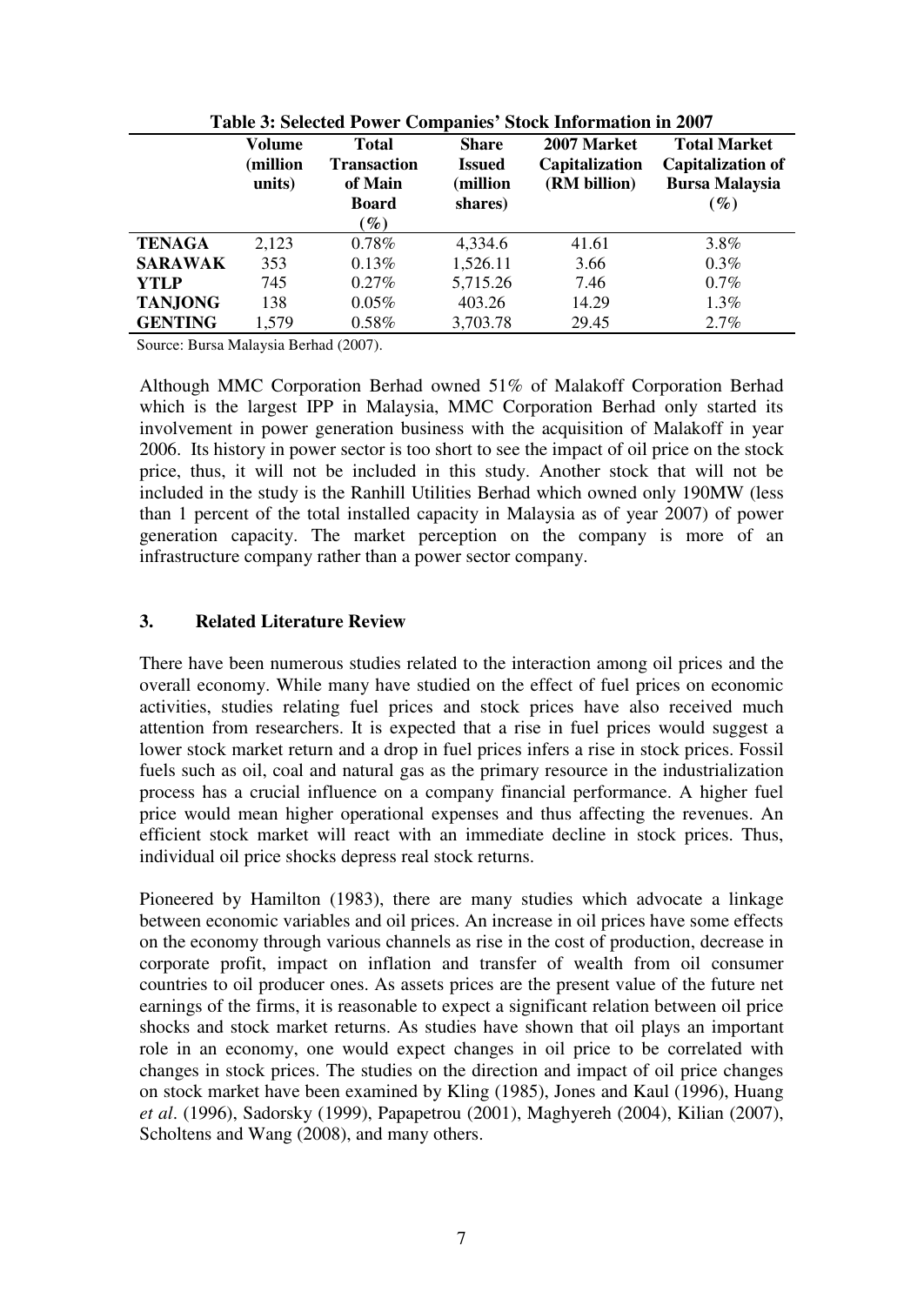Kling (1985) investigates relationship between crude oil price changes and stock market activity for the sample period of 1973-1982 in the US and finds that crude oil price changes affect the future stock prices in the industries which use oil as input. Jones and Kaul (1996) test on the rationality of stock prices as to whether they reflect the impact of news on current and future real cash flows, thereby finding that oil price increases in the post war period have a significant detrimental effect on the US, Canadian, Japanese, and the UK stock markets. They also conclude that the different oil price sensitivities depend on different concentration of resources and industries.

Sadorsky (1999) studies the dynamic interaction between oil price and other economic variables including stock returns using an unrestricted VAR model with US data from January 1947 to April 1996. He uses variance decomposition and impulse response functions to analyze the dynamic effect of oil price shocks. He finds that oil price changes and oil price volatility have significantly negative impact on real stock returns. In post-1986 period, oil price changes and oil price volatility have a larger impact on the economy than in the pre-1986 period, as in 1986 the oil price declined significantly and the oil price has been more volatile since 1986. His study also discovers that the response of the stock market to oil price shocks is asymmetric such that an oil price increase has a greater influence than an oil price decrease.

Maghyereh (2004) examines the nexus between oil price shocks and stock market returns for 22 emerging economies, namely Argentina, Brazil, Chile, China, Czech Republic, Egypt, Greece, India, Indonesia, Jordan, Korea, Malaysia, Mexico, Morocco, Hungary, Pakistan, Philippines, Poland, South Africa, Taiwan, Thailand, and Turkey for the period of January 1998 to April 2004. Results from the variance decomposition analysis show that there is weak evidence that oil price shocks can affect stock market returns in these emerging economies. Only in 4 countries (Turkey, Malaysia, South Africa and Korea) do oil price shocks explain more than 2% of the forecast errors variance, while in 15 countries oil price shocks explain less than 1% after 15 days. He concludes that, inconsistent with previous empirical studies in developed economies, stock markets in emerging economies are inefficient in the transmission of new information of the oil market, and stock market returns in these countries do not rationally signal changes in crude oil price. After finding negative impact of oil price shock on the aggregate stock return in his works, many researchers have expanded their study to examine the impact of oil shocks in individual sectors as well as firm levels. Interestingly, in contrast to the negative impact of oil price shock on aggregate stock return, some of them find that oil price shock has a positive impact on the oil and natural gas industries.

For example, using a VAR approach, Huang *et al*. (1996) find that oil futures returns do influence some US individual oil company stock returns, but oil futures returns do not have much impact on broad based market indices like the S&P 500. On the other hand, Faff and Brailsford (1999) explore the sensitivity of Australian industry equity returns to an oil price shock also find there is a positive and significant impact of oil price changes on the oil and gas, and diversified resources industries. In relation to the impact of oil shocks on the stock return, Jones *et al*. (2004) comment that, ideally stock values reflect the market's best estimate of the future profitability of firms, so the effect of oil price shocks on the stock market is a meaningful and useful measure of their economic impact. Since asset prices are the present value of the future net earnings of the firms, both current and expected future impacts of an oil price shock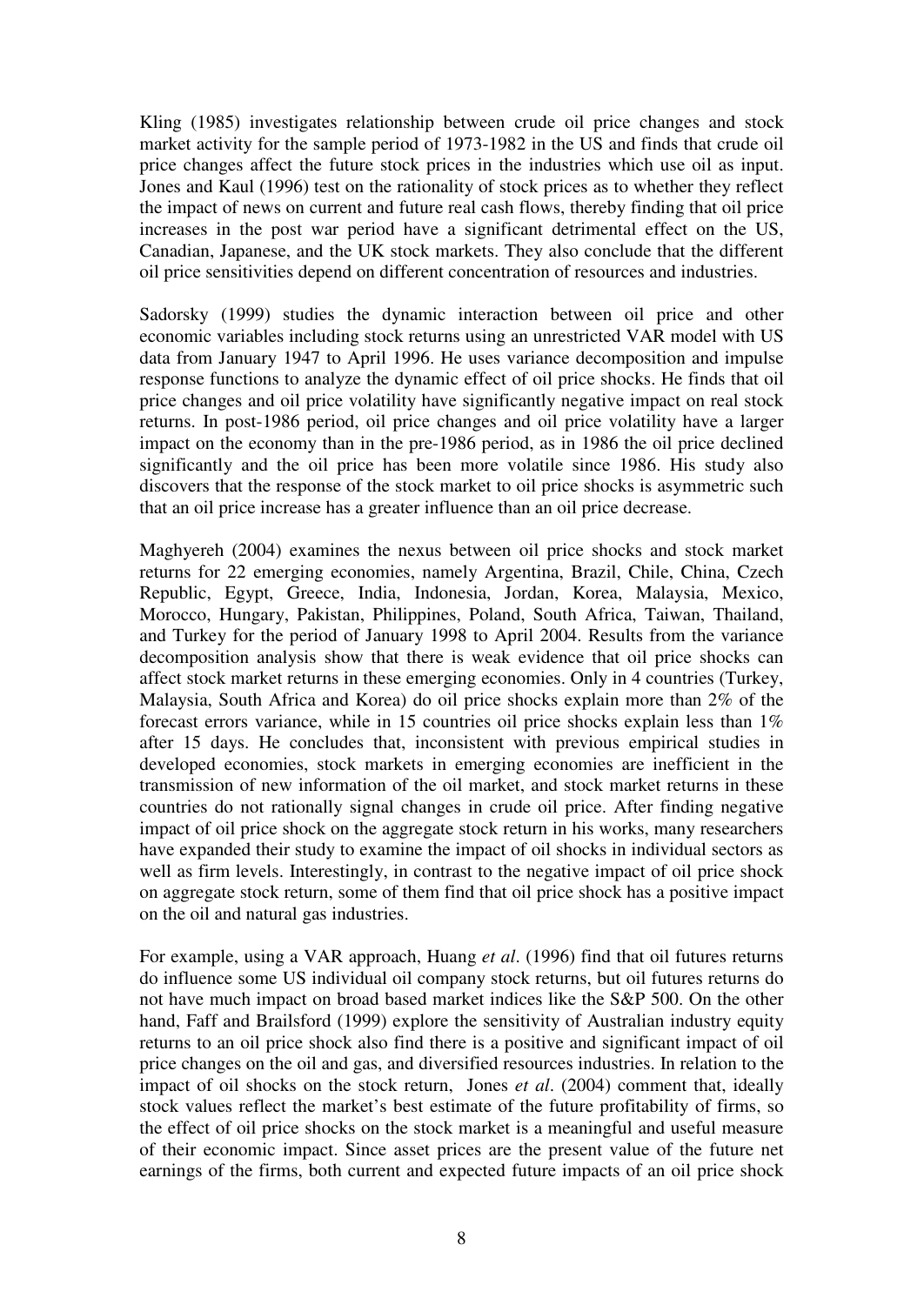should be absorbed fairly quickly into stock prices and returns without having to wait for those impacts to actually occur. The direction of the impact on stock market return may be different depending on whether oil is an input or an output for an industry. Some industries might be in position to pass on higher fuel costs to their customers, thus minimizing the negative impact of higher oil prices on their profitability.

Yurtsever and Zahor (2007) test the impact of oil price shocks to the various industries and companies in the Netherlands. They apply the methodology used by Nandha and Faff (2007) for testing the exposure and symmetry of oil price shocks of the different industries and some individual firms' stocks in AEX (Amsterdam Stock Exchange). Empirical results indicate that there is a positive relationship between oil price increase and oil and gas industry's stock prices which is consistent with their expectation as oil is the main output of the oil and gas industry. The analysis also demonstrates that oil price increases and decreases have an asymmetry impact on the equity market.

Kilian and Park (2007) states that responses of real US stock returns to oil price shocks differ substantially depending on the underlying causes of the oil price increase. They find that shares in the petroleum and natural gas industry as well as gold and silver mining will appreciate in response to a positive oil-market specific demand shock as these industries are believed to have direct relation with the increase in demand of oil. In contrast, automobile and retail industries are deemed to have negative impact on the price shock. For public utilities which deal with the final users of energy, their responses to crude oil market instability are more muted since public utilities tend to be regulated.

Al-Mudhaf and Goodwin (1993) examine the return of 29 US oil companies in a period surrounding the oil shock of 1973 using a multi-factor APT model and find that oil price shock drove up return for oil firm. This is then followed by Boyer and Filion (2007) who also employ the APT model to study the determinants of stock returns of Canadian oil and gas companies. Their results reveal a significant relationship between oil price changes and stock return. In addition, Scholtens and Wang (2008) assess the oil price sensitivities and oil risk premiums of NYSE listed oil and gas firms' returns by a two-step regression analysis under two different arbitrage pricing models. They discover that the return of oil stocks is positively associated with the return of the market.

While many studies conclude that there is a significant relationship between crude oil price changes and the stock returns at the country, industry and individual firm levels, some researchers argue that the impact of crude oil prices on equity return is ambiguous. For example, Chen *et al*. (1986) concluded that oil price changes have no effect on asset pricing. Huang *et al*. (1996) also found no relationship between stock returns and changes in the price of oil futures. Therefore, empirical study needs to be conducted to gauge the relationship between oil price changes and stock market return in a country/industry/firm as the finding may vary depending on whether the country under study is a net oil importing or exporting nation, and also some industry specific factors may affect the outcome of the results.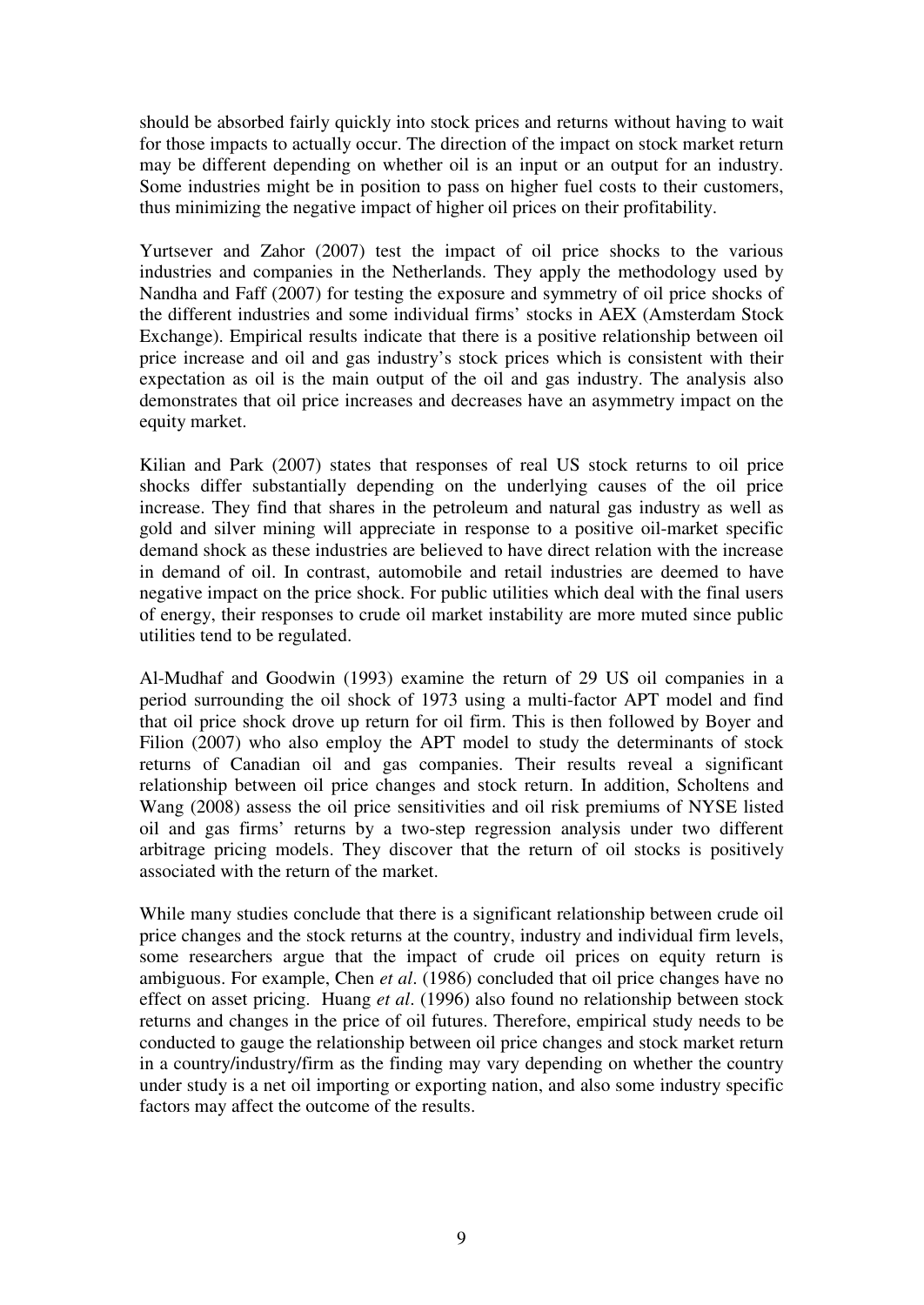## **4. Methodology and Data**

The testing methodology consists of three steps. The first step is to apply the Augmented Dickey-Fuller (ADF) (1981) unit root test to examine the stationarity characteristics of the data and to verify the order of integration of them. The unit root test is essential as cointegration is less valid if the tested variables are with different order of integration. The second step involves testing for cointegration using the Johansen-Juselius (1990) procedure and normalizing the obtained equation by means of vector error correction estimates. In the third step, we utilize the impulse response functions to study the dynamic response of the stock returns towards the shocks of world oil price over time. As the ADF unit root test and the Johansen and Juselius cointegration test are now commonly applied in empirical researches, to conserve space, we would not explain them here.

## *4.1 Impulse Response Function*

The impulse response functions (IFRs) shows the dynamic responses of time series to a one-period standard deviation shock to the innovations of the system and indicate the direction of the response to each of the shocks (Sims, 1980). It can also provide a rough analysis of how long it takes for the variable to go back to the equilibrium after the long run relationship has been shocked. In this study, IRFs will be used to trace out the time path of stock return with respect to one unit oil price shock. Suppose that a 2-variables VAR(1) is specified as follow:

$$
\begin{bmatrix} y_{1t} \\ y_{2t} \end{bmatrix} = \begin{bmatrix} a_{11} & a_{12} \\ a_{21} & a_{22} \end{bmatrix} \begin{bmatrix} y_{1t+1} \\ y_{2t+1} \end{bmatrix} + \begin{bmatrix} \varepsilon_{1t} \\ \varepsilon_{2t} \end{bmatrix}
$$
 (1)

A perturbation in  $\varepsilon_{it}$  has an immediate and one for one effect on  $y_{1t}$ . In period t+1, that perturbation in  $y_{1t}$  affects  $y_{1t+1}$  through the first equation and also affects  $y_{2t+1}$ through the second equation. These effects work through to period t+2, and so on. Thus, a random shock in one innovation in the VAR sets up a chain reaction over time in all variables in the VAR. Impulse response functions calculates these chain reactions (see Park, 2007, pp. 32).

# *4.2 Source of Data*

The sample contains weekly KLCI and stock returns of the five power sector companies of Bursa Malaysia which covering the sample period from January 2002 to December 2008. The period was chosen because only after January 2002 a steadily increase in the world oil price was witnessed over the next few years. The KLCI serves as a proxy for the market portfolio returns and the five major power sectors stock will be symbolized as TENAGA, SARAWAK, TANJONG, YTLP and GENTING. The weekly stock closing prices and the KLCI were compiled from Bursa Malaysia. Globally, there are many oil price indices. In general, the prices of three types of oil (Brent, West Texas Intermediate and Dubai) serve as benchmarks for other types of crude oil. The price of West Texas Intermediate (WTI) is generally higher than Brent oil as it is sweeter and lighter than Brent oil. In this study, WTI spot oil price index will be used as the proxy for world oil price seeing that it is one of the most widely traded spot oil prices in the world and is used as a benchmark to set other oil product related prices.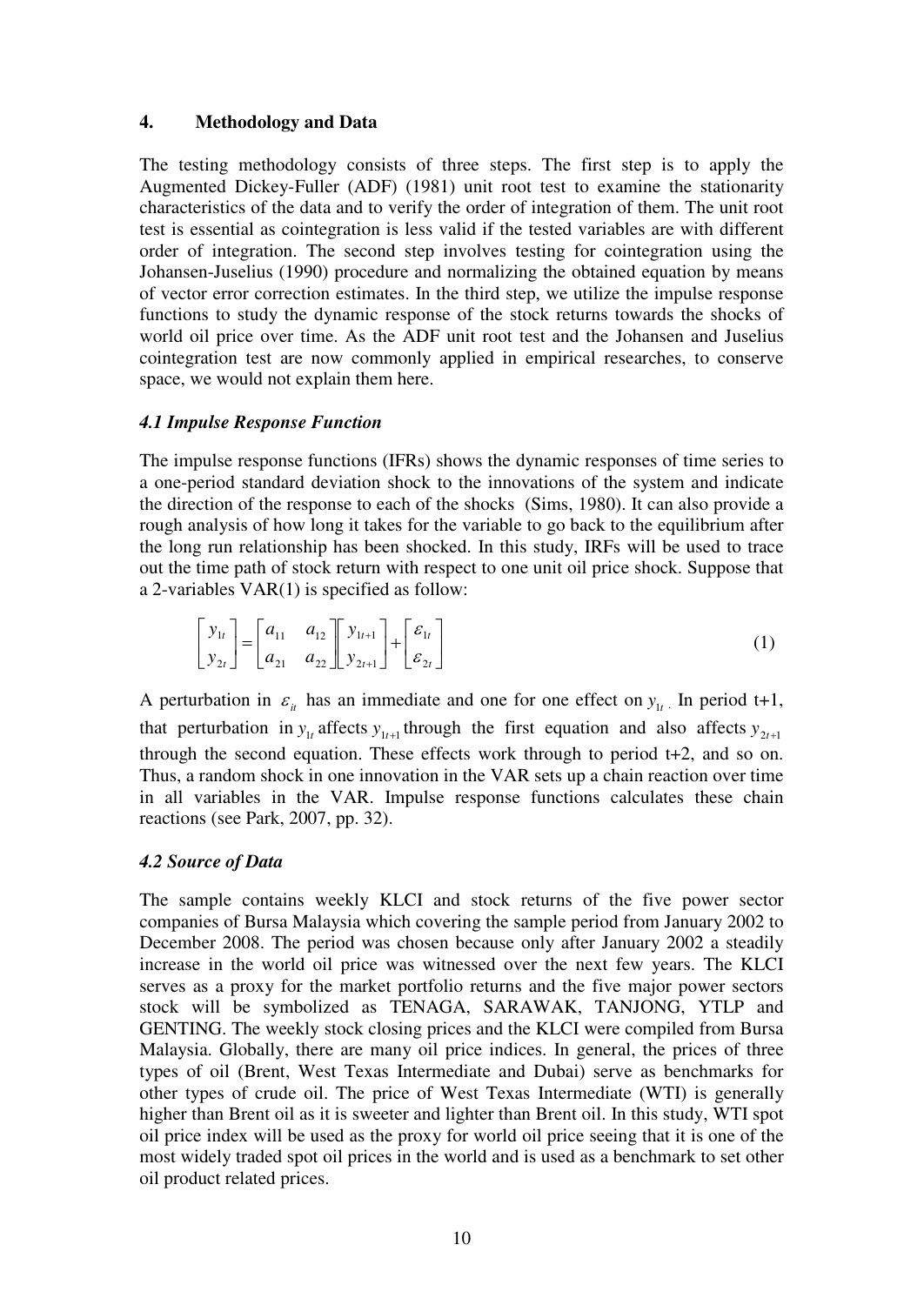# **5. Empirical Results**

In this study, the empirical analysis was carried out using log-transformed time series data on the WTI spot oil price (LWTIS), stock returns of KLCI (LKLCI), TENAGA (LTNB), SARAWAK (LSEB), TANJONG (LTANJ), YTLP (LYTLP) and GENTING (LGENT) over the period of January 2002 to December 2008.

# *5.1 ADF Unit Root Test Results*

Firstly, the properties of individual time series data were investigated and the order of integration were determined using the ADF unit root test. The outcomes of the unit root tests are presented in Table 4. The results show that the null hypothesis cannot be rejected in each series in level where the series contain a unit root. Therefore, all variables appear to be non-stationary in the level. By testing through first difference, the results clearly indicate that the null hypothesis of non-stationary can be rejected. This means that all variables become stationary and do not contain unit root after first differencing. Hence, the variables are said to be integrated of order one. According to Engle and Granger (1987), variables having the same order of integration can be tested for cointegration. In this way, the result of unit root test facilitates us to proceed to the cointegration test for the variables under study.

| <b>Table 4: Results of Unit Root Test</b> |                     |                       |                     |                   |
|-------------------------------------------|---------------------|-----------------------|---------------------|-------------------|
|                                           |                     | Level                 |                     | First difference  |
|                                           |                     | (Trend and Intercept) |                     | (Intercept)       |
| Variables                                 | <i>t</i> -statistic | Lag Length            | <i>t</i> -statistic | Lag Length        |
| <b>LWTIS</b>                              | 1.164               | (1)                   | $-14.554***$        | (0)               |
| <b>LKLCI</b>                              | 0.046               | (0)                   | $-17.581***$        | (0)               |
| <b>LTNB</b>                               | $-1.193$            | (0)                   | $-19.723***$        | (0)               |
| <b>LSEB</b>                               | $-2.550$            | (0)                   | $-20.092***$        | (0)               |
| <b>LTANJ</b>                              | $-2.491$            | (0)                   | $-20.133***$        | (0)               |
| <b>LYTLP</b>                              | $-2.052$            | (0)                   | $-18.810***$        | (0)               |
| <b>LGENT</b>                              | $-0.488$            | $\left( 0\right)$     | $-20.781***$        | $\left( 0\right)$ |

Notes: LWITS, LKLCI, LTNB, LSEB, LTANJ, LYTLP and LGENT are the natural log of WTI spot oil price, and KLCI, TENAGA, SARAWAK, TANJONG, YTLP and GENTING stock prices respectively. Asterisks (\*\*\*) denote rejection of the null hypothesis at the 1% significant level. Numbers of lag intervals are selected based on Schwartz Information Criterion (SIC).

# *5.2 Johansen-Juselius Cointegration Test Results*

The purpose of the cointegration test is to detect the existence of a long run relationship between the oil price with KLCI and the power sector stocks' returns. The maximum likelihood procedure is applied to scrutinize the number of cointegrating vector(s) between these variables. Table 5 presents the results of the trace and the maximum-eigenvalue tests from the cointegration analysis. Results show that the null hypothesis of no cointegration between WTI spot oil price with KLCI, TANJONG, TENAGA and YTLP are rejected at least at 10% level of significance as the computed values for both trace and maximum-eigenvalue tests are larger than the corresponding critical values. However, no cointegration is found for the stock return of GENTING and SARAWAK with the WTI spot oil price. These results implying that there is a single cointegrating vector in the models for KLCI, TANJONG, YTLP and TENAGA with the WTI spot oil price, and hence, a stable long run equilibrium relationship exists among these variables in the system over the sample period.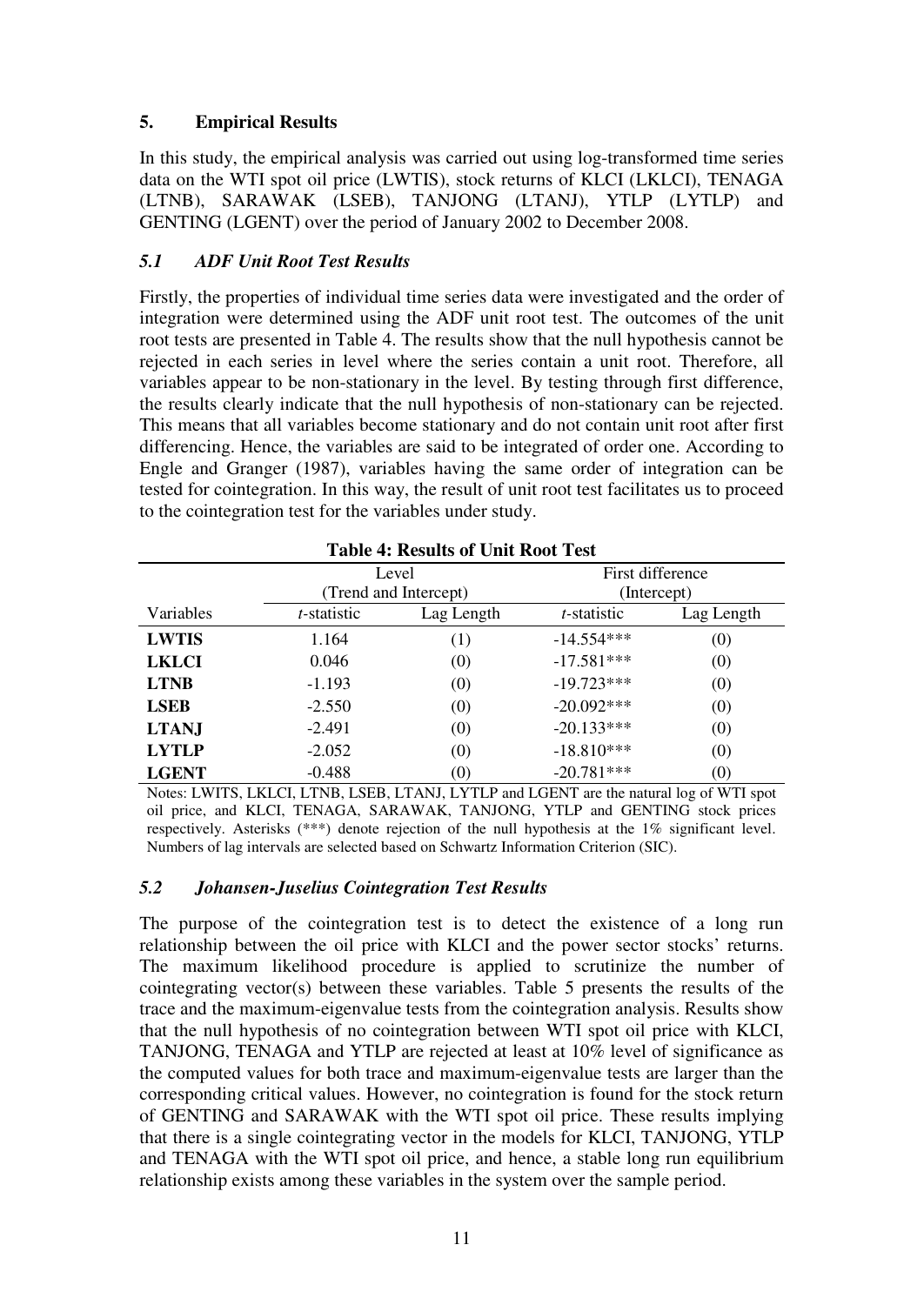### *5.3 Normalized Cointegrating Vector*

In this section, the independent variable of WTI spot oil price is normalized with respect to the dependent variable of KLCI and power sector stocks return that consist of TANJONG, YTLP and TENAGA. This will give us more insights on the long run relation between the world spot oil price and the stock returns in Malaysia. Since GENTING and SARAWAK have no cointegration relation with the WTI spot oil price, these two stocks are excluded from the vector error correction estimates. Given that the estimation values are obtained by normalizing the independent variable with respect to the dependent variable, they therefore reflect the long run elasticity measures of the variables. Table 6 reports the results of the normalized cointegrating vector. The results show that the Malaysian stock market in general and the power sector stocks return in particular are positively related to the WTI spot oil price. The relationships are statistically significant as indicated by the high *t*-statistic values.

| <b>Table 5: Johansen and Juselius Cointegration Test Results</b> |                                     |                                  |                                          |                                      |                                   |
|------------------------------------------------------------------|-------------------------------------|----------------------------------|------------------------------------------|--------------------------------------|-----------------------------------|
| H <sub>0</sub>                                                   | <b>Eigenvalue</b>                   | <b>Trace</b><br><b>Statistic</b> | $5\%$<br><b>Critical</b><br><b>Value</b> | <b>Max-Eigen</b><br><b>Statistic</b> | $5\%$<br><b>Critical</b><br>Value |
|                                                                  | Variables: LKLCI & LWTIS            |                                  |                                          |                                      |                                   |
| None                                                             | 0.039                               | 16.360**                         | 15.495                                   | 14.527**                             | 14.265                            |
| At most 1                                                        | 0.005                               | 1.834                            | 3.842                                    | 1.834                                | 3.842                             |
|                                                                  | <b>Variables: LTNB &amp; LWTIS</b>  |                                  |                                          |                                      |                                   |
| None                                                             | 0.038                               | 15.800**                         | 15.495                                   | 14.136*                              | 14.265                            |
| At most 1                                                        | 0.005                               | 1.664                            | 3.842                                    | 1.664                                | 3.842                             |
|                                                                  | Variables: LTANJ & LWTIS            |                                  |                                          |                                      |                                   |
| None                                                             | 0.046                               | 19.343**                         | 15.495                                   | 16.806**                             | 14.265                            |
| At most 1                                                        | 0.007                               | 2.537                            | 3.842                                    | 2.537                                | 3.842                             |
|                                                                  | Variables: LYTLP & LWTIS            |                                  |                                          |                                      |                                   |
| None                                                             | 0.075                               | 29.541**                         | 15.495                                   | 27.269**                             | 14.265                            |
| At most 1                                                        | 0.006                               | 2.272                            | 3.842                                    | 2.272                                | 3.842                             |
|                                                                  | <b>Variables: LGENT &amp; LWTIS</b> |                                  |                                          |                                      |                                   |
| None                                                             | 0.032                               | 12.630                           | 15.495                                   | 10.967                               | 14.265                            |
| At most 1                                                        | 0.005                               | 1.663                            | 3.842                                    | 1.663                                | 3.842                             |
|                                                                  | <b>Variables: LSEB &amp; LWTIS</b>  |                                  |                                          |                                      |                                   |
| None                                                             | 0.025                               | 10.505                           | 15.495                                   | 8.417                                | 14.265                            |
| At most 1                                                        | 0.006                               | 2.089                            | 3.842                                    | 2.089                                | 3.842                             |

Note: Asterisks (\*, \*\*) denote rejection of the null hypothesis at the 10% and 5% significant levels, respectively.

|              | <b>Table 6: Normalized Cointegrating Vector Test Results</b> |              |                |  |
|--------------|--------------------------------------------------------------|--------------|----------------|--|
|              | Constant                                                     | <b>LWTIS</b> | [t-statistics] |  |
| <b>LKLCI</b> | 3.232                                                        | 0.688        | [6.730]        |  |
| <b>LTNB</b>  | 0.529                                                        | 0.307        | [2.992]        |  |
| <b>LTANJ</b> | $-0.524$                                                     | 0.588        | [7.512]        |  |
| <b>LYTLP</b> | $-2.880$                                                     | 0.649        | [12.900]       |  |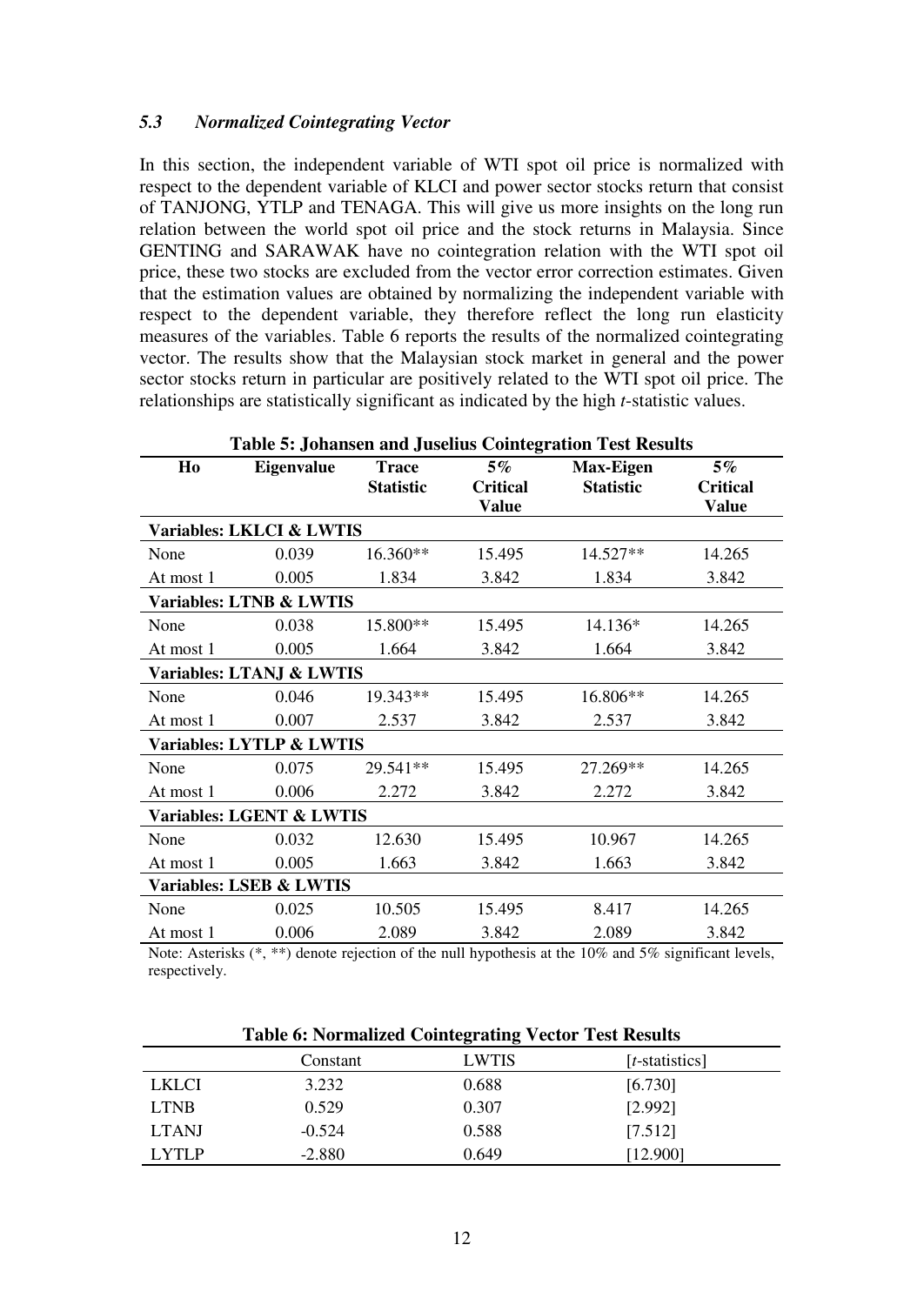#### *5.4 Impulse Response Function Analysis Results*

Impulse response functions (IRFs) are dynamic simulations showing the response of an endogenous variable over time to a given shock. In this study, the generalized impulse response function (GIRF) analysis is applied. The aim of this analysis is to examine the impact of world oil price shock on the Malaysian stock market. The results of the impulse responses of the variables are presented in Figure 1. In general, the responses of the variables take about 5-6 weeks to return to the equilibrium level. Most of the variables seem to act positively and instantly after the shocks of oil prices, except for TENAGA and YTLP which responded negatively. Overall, from Figure 1, we notice that the responses are insignificant and the short run equilibrium adjustment process is quite fast. In most of the cases, the oil price shock has its impact on the shorter time horizon and the highest impact would happen to TANJONG and less to SARAWAK. TANJONG reacted positively immediately after the oil price shock and continue to increase for a week. It is then reverts back in the negative territory in the following week and back to the equilibrium on the fifth week.



**Figure 1: GIRF Paths of Spot oil Price Shock to Stock Returns**<br>**Response of DLKLCI to Generalized One** 

Notes: The horizontal axis refers to weeks after the shock. The vertical axis refers to standard deviations. Charts provide GIRFs or reactionary profiles for the response of all the variables when WTI spot oil price is shocked.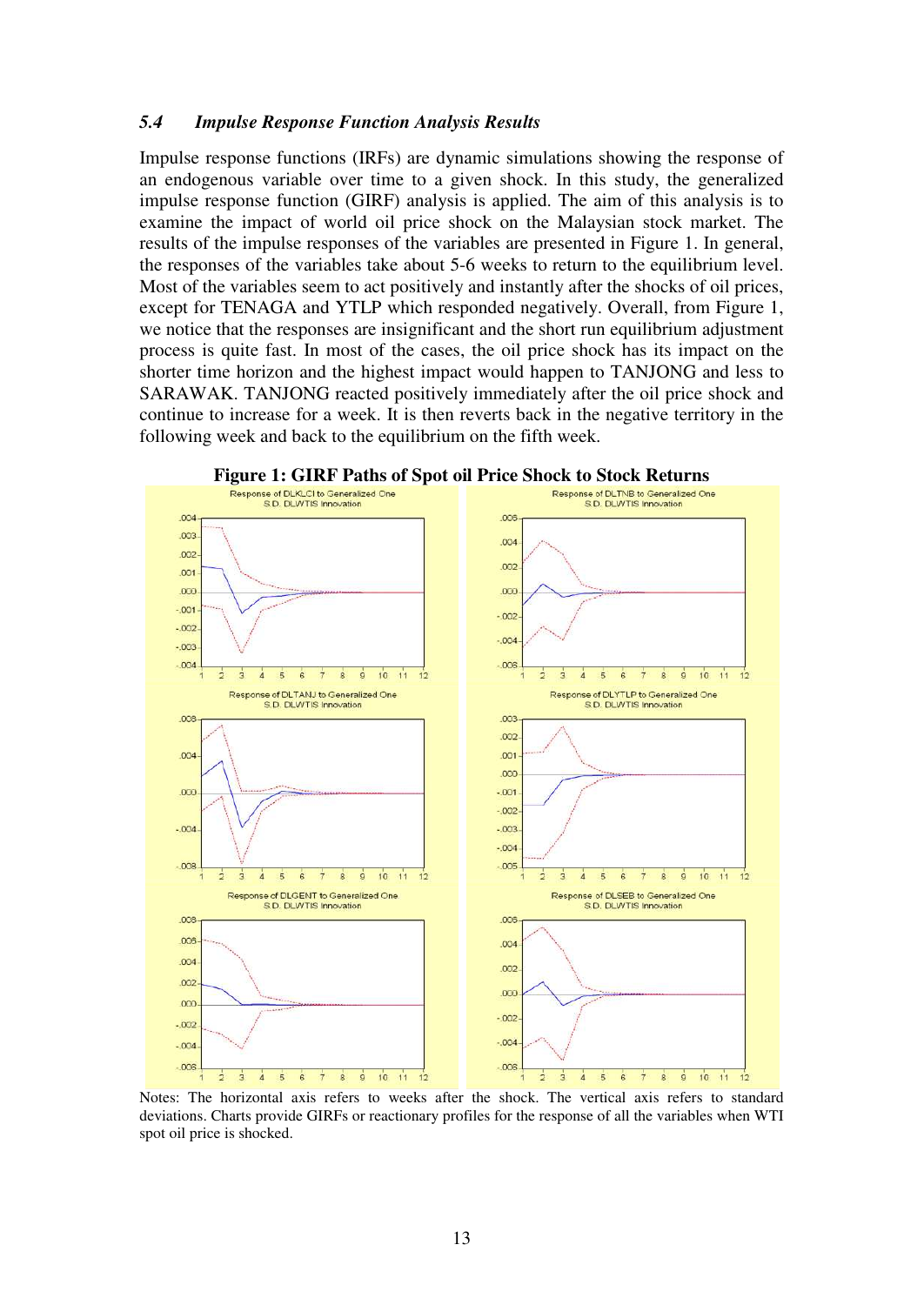## **6.0 Conclusion**

There were many studies which supported a linkage between economic variables and oil price fluctuations started from Hamilton (1983). Thus, it is logical to expect a significant relation between oil price shocks and stock market returns as well, because the assets prices are the present value of the future net earnings of a firm. Since Malaysia is a developing country practicing direct oil subsidy with a regulated power industry, it is interesting to find out from this study that the change in fuel price has an impact on the stock market in Malaysia and the power sector companies listed on Bursa Malaysia.

Using Johansen and Juselius (1990) cointegration test, a single cointegrating vector was detected among the variables for LKLCI, LTNB, LTANJ and LYTLP with the oil price but no cointegration vector was found for LGENT and LSEB. Thus, it is concluded that a long run relationship can be found between the stock returns of KLCI, TENAGA, TANJONG and YTLP with the world spot oil price, but not for the cases of GENTING and SARAWAK. Results of the normalized cointegration vector indicating the existence of long run positive relationship of world spot oil price with the KLCI, TENAGA, TANJONG and YTLP. However, the findings imply that the positive impact is relatively small. Furthermore, empirical analysis from the impulse response functions show that, in most of the cases, the oil price shock has an impact on the shorter time horizon, with the highest impact on the TANJONG. By and large, the responses are insignificant and the short-run equilibrium adjustment process is rather fast.

As oil and other substitutes of oil, such as natural gas and coal, are the main inputs of the power industry in Malaysia, it is reasonable to expect a negative relation between oil price increase and the power sector stock prices. However, the results of this study have shown otherwise. This could be mainly due to the fact that Malaysia not only is a net oil exporting country practicing oil subsidies, but also it has abundance of the natural gas and coal resources. Most importantly, natural gas supplied to the power sector by the national oil and gas company, Petronas, is at a subsidized rate which is much lower compare to the market price.

This study indicates that world oil spot price has a positive long run impact towards Malaysian stock market during the period under study from January 2002 to December 2008. This finding is supported by Greene *et al*. (1997), Abeysinghe (2001), International Energy Agency (2007), and Park (2007) which evoke that the oil price shocks lead to the wealth transfer effect from oil importing to oil exporting countries. Consequently, oil price hike heads a positive impact on oil exporting nations. Yet, the positive effect from oil price hike on the power sector stock is relatively small in the context of Malaysia. Besides having the privilege of enjoying the subsidized natural gas price from Petronas, the power sector in Malaysia is still highly regulated. In addition, all the independent power producers (IPPs) have a secured long-term power purchase agreements (PPAs) with the state-owned utility companies. Study by Kilian and Park (2007) in the US stock market also found that for the public utilities which tend to be regulated, their responses to crude oil market disturbances are more muted although they are dealing with the final users of energy.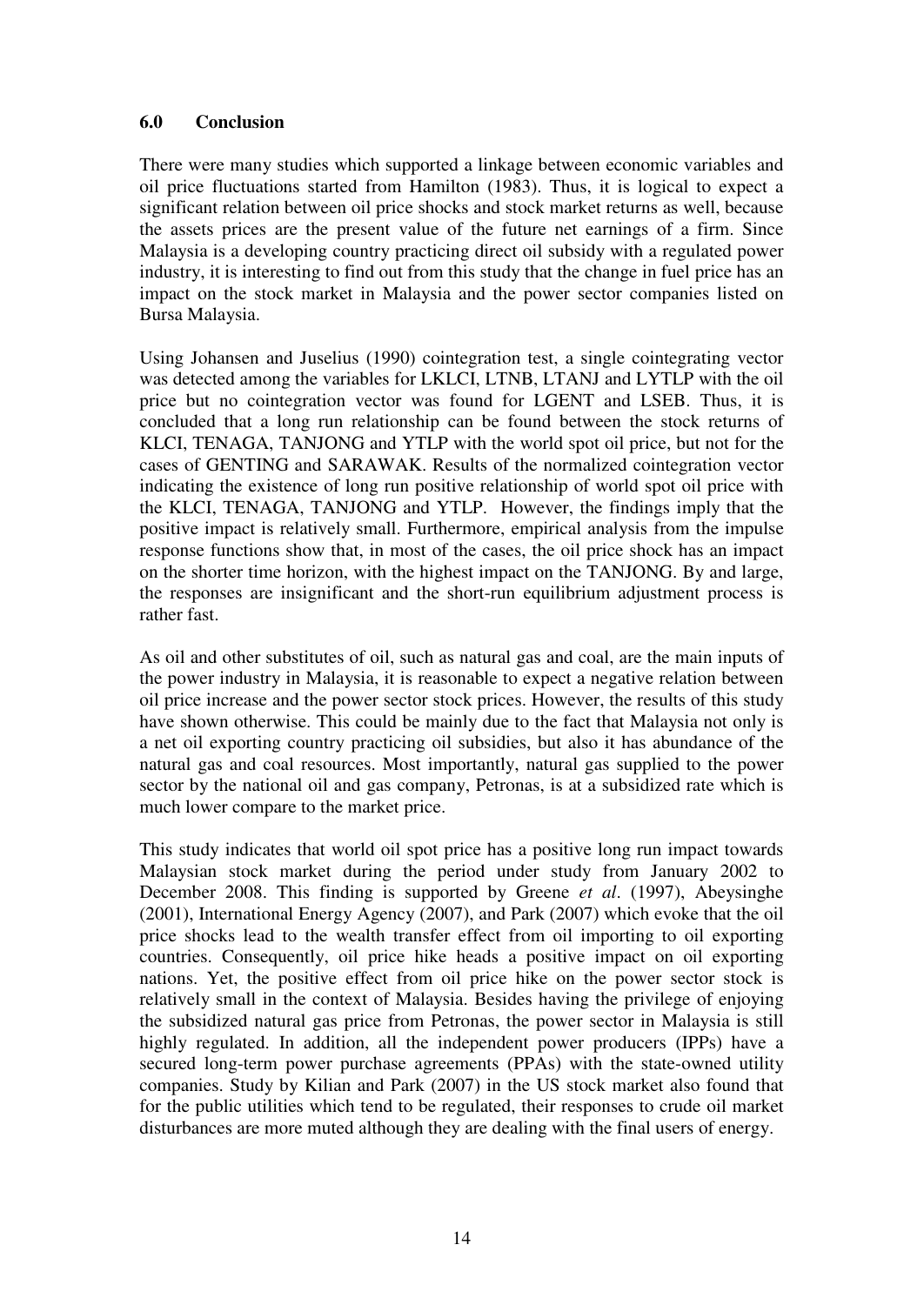Our findings also show that the non-existence of long run cointegration relation between the stock returns of GENTING and SARAWAK with the world spot oil price. This could most probably due to the fact that the power division of GENTING is not as prominent as its leisure business, and investors do not perceive GENTING as a power sector stock. In fact, GENTING power division only makes up to about 17% (RM1,491 million) of the total GENTING group's revenue (RM8,483.8 million) whereas, their leisure and hospitality business contribute to nearly 70% (RM 5,892.3) million) (see Genting Berhad Annual Report 2007). Whereas, in the case of SARAWAK, it has only become the main power player in the state of Sarawak after the acquisition of Syarikat SESCO Berhad, the power utility company in Sarawak, in July 2005. Currently, the major shareholder in SARAWAK is the Sarawak State Government, who holds 65% equity interest in the Company since September 2004. Thus, SARAWAK with the short history of involvement in power sector and fully controlled by the state government, it is not surprising that the stock is less affected by the movement of the international oil prices.

By knowing the influence of oil prices on stock market activity and power stocks' returns, investor can then act accordingly with the oil price movement. According to the results, investors and business administrators of the relevant firms could find that it is interesting as the oil exposure for power industry in Malaysia is quite low. A well diversified portfolio can be achieved by considering oil price shocks and consisting of some stocks, such as the power sector stocks, which have a positive reaction to these shocks.

To conclude, the international oil price volatility has less impact on the Malaysia's power sector stock mainly due to the government subsidization on the oil and gas which are the main fuel for the power generation in Malaysia. In response to the sharp increase in the global oil prices as well as the subsidized gas price in mid 2008, TENAGA has announced a 24% increase in the average tariff, with effect from 1 July 2008, in order to compensate for the increase in fuel costs. And thus, the effect of reducing the gas subsidy to the power sector has then been indirectly transferred to the consumers of the electricity. As electricity plays a pivotal role in economic activities, inevitably the economic performance of the country will be impacted with the tariff increase. From there it can be seen that the government's oil and gas subsidization policy not only lessening the adverse effect of oil price volatility on the power sector stocks in Malaysia but also plays a significant role in improving economic performance. Thus, the policy makers should take these consequences into consideration when handling the government policy of oil and gas subsidy to power sector.

#### **Endnotes:**

- 1. We refer to National Energy Balance 2007 published by Malaysia Energy Centre for most of the information used in this section.
- 2. Non-energy use refers to use of products resulting from the transformation process for non-energy purpose (i.e. bitumen/lubricants, asphalt/greases) and use of energy products (such as natural gas) as industrial feedstock.
- 3. In case the utility is unable to accept all the power according to the despatch schedule and if the fuel procured by the IPP remains unused, the utility will be required to either pay liquidated damages or pay the cost of the fuel not utilized for purposes of generation.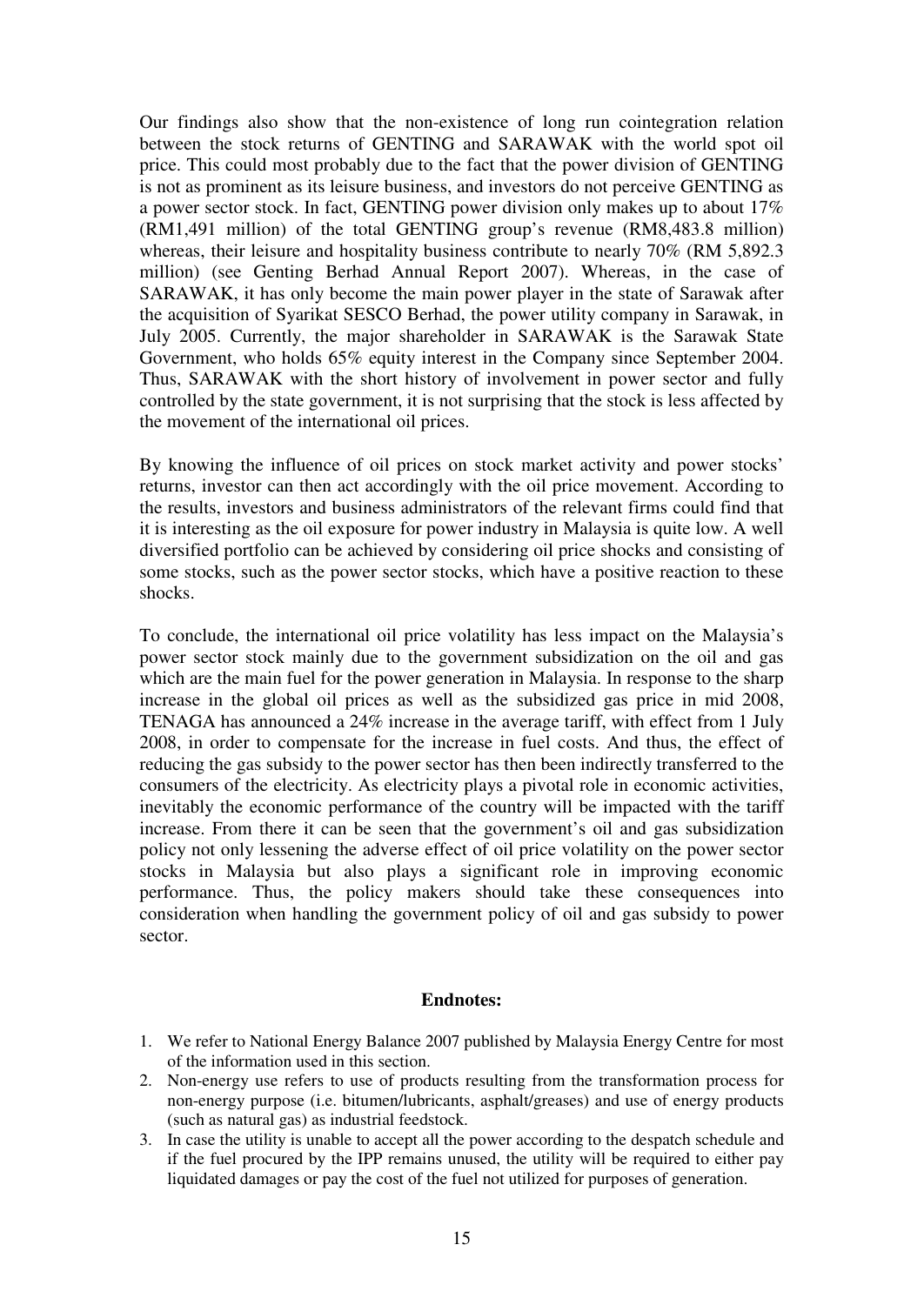- 4. At year ended 2007, the total Bursa Malaysia market capitalization was around RM1.10 trillion where total KLCI market capitalization was about RM750 billion which made up to about 70% of the total Bursa Malaysia market capitalization.
- 5. See Economic Report 2008/2009 by Ministry of Finance Malaysia.

#### **Acknowledgement:**

The authors acknowledge the financial support rendered by Universiti Malaysia Sarawak through the Research Grant No. 03(74)554/2005(53). All remaining flaws are the responsibilities of the authors.

#### **References**

- Abeysinghe, T. (2001). Estimation of Direct and Indirect Impact of Oil Price on Growth. *Economics Letters,* 73, 147-153.
- Al-Mudhaf, A. and Goodwin, T.H. (1993). Oil Shocks and Oil Stocks: Evidence from the 1970s. *Applied Economics,* 25, 181-190.
- Boyer, M.M. and Filion, D. (2007). Common and Fundamental Factors in Stock Returns of Canadian Oil and Gas Companies. *Energy Economics,* 29(3), 428- 453.
- Bursa Malaysia Berhad. (2007). *Bursa Malaysia, Companies' Annual Reports*. Kuala Lumpur: Bursa Malaysia Berhad.
- Chen, N.F., Roll, R. and Ross, S.A. (1986). Economic Forces and the Stock Market. *Journal of Business*, 59, 383-403.
- Dickey, D. and Fuller, W. (1981). Likelihood Ratio Tests for Autoregressive Time Series with a Unit Root. *Econometrica,* 49, 1057-1072.
- Energy Commission. (2007). *Electricity Supply Industry in Malaysia, Performance and Statistical Information 2007.* Kuala Lumpur: Energy Commission.
- Engle, R.F. and Granger, C.W.J. (1987). Co-integration and Error Correction: Representation, Estimation and Testing. *Econometrica,* 55(2), 251-276.
- Faff, R.W. and Brailsford, T.J. (1999). Oil Price Risk and the Australian Stock Market. *Journal of Energy Finance and Development,* 4(1), 69-87.
- Fama, E.F. and French, K.R. (1992). The Cross-section of Expected Stock Returns. *Journal of Finance,* 47(2), 427-465.
- Genting Berhad. (2007). *Genting Berhad Annual Report*. Kuala Lumpur: Genting Berhad, Malaysia.
- Hamilton, J.D. (1983). Oil and the Macroeconomy Since World War II. *Journal of Political Economy,* 91(2), 228-248.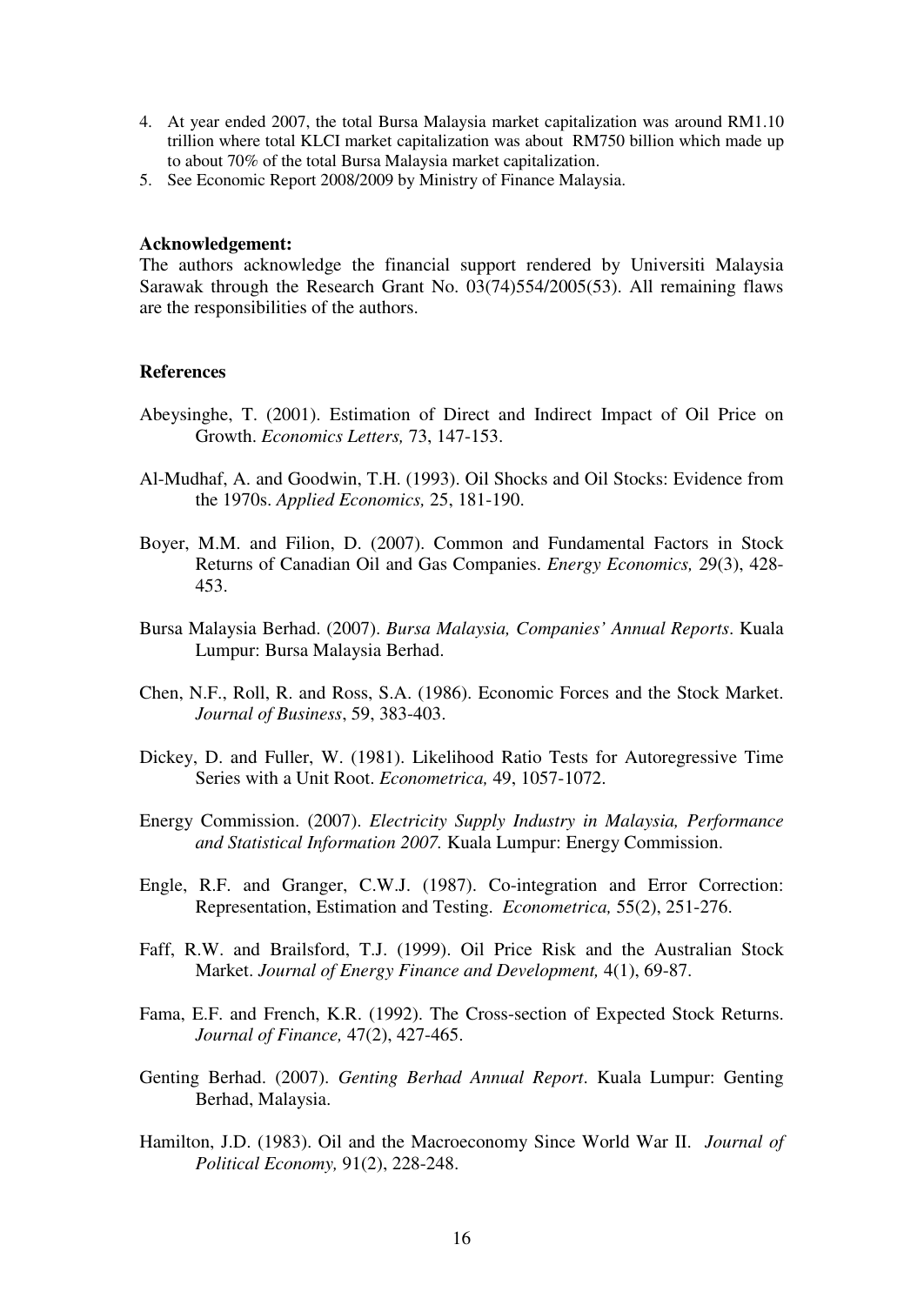- Huang, R.D., Masulis, R.W. and Stoll, H.R. (1996). Energy Shocks and Financial Markets. *Journal of Futures Markets,* 16, 1-27.
- International Energy Agency. (2007). *Medium-Term Oil Market Report 2007*. [Online]. Available: http://www.oilmarketreport.org
- Johansen, S. and Juselius, K. (1990). Maximum Likelihood Estimation and Inferences on Cointegration with Applications to the Demand for Money. *Oxford Bulletin of Economics and Statistics,* 52, 169–210.
- Jones, C.M. and Kaul, G. (1996). Oil and the Stock Market. *Journal of Finance,* 51, 463-491.
- Jones, D.W., Leiby, P. N. and Paik, I.K. (2004). Oil Price Shocks and the Macroeconomy: What Has Been Learned Since 1996. *The Energy Journal*, 25(2), 1-32.
- Kilian, L. (2007). *The Economic Effects of Energy Price Shocks*. CEPR Discussion Papers 6559.
- Kilian, L. and Park, C. (2007). *The Impact of Oil Price Shocks on the U.S. Stock Market*. CEPR Discussion Papers 6166.
- Kling, J.L. (1985). Oil Price Shocks and Stock Market Behavior. *Journal of Portfolio Management,* 12(1), 34-39.
- Maghyereh, A. (2004). Oil Price Shocks and Emerging Stock Markets: A Generalized VAR Approach. *International Journal of Applied Econometrics and Quantitative Studies,* 1(2), 27-40.
- Malaysia Energy Centre. (2007). *National Energy Balance 2007 Malaysia*. Selangor: Malaysia Energy Centre.
- Ministry of Finance. (2008). *Economic Report 2008/2009.* Putrajaya: Ministry of Finance.
- Nandha, M. and Faff, R., (2007). Does Oil Move Equity Prices? A Global View. *Energy Economics,* 30(3), 986-997.
- Papapetrou, E. (2001). Oil Price Shocks, Stock Market, Economic Activity and Employment in Greece. *Energy Economics,* 23(5), 511-532.
- Park, J.W. (2007). *Oil Price Shocks and Stock Market Behavior Empirical Evidence for the U.S. and European Countries*. University of Missouri-Columbia dissertation paper.
- Sadorsky, P. (1999). Oil Price Shocks and Stock Market Activity. *Energy Economics*, 21(5), 449-469.